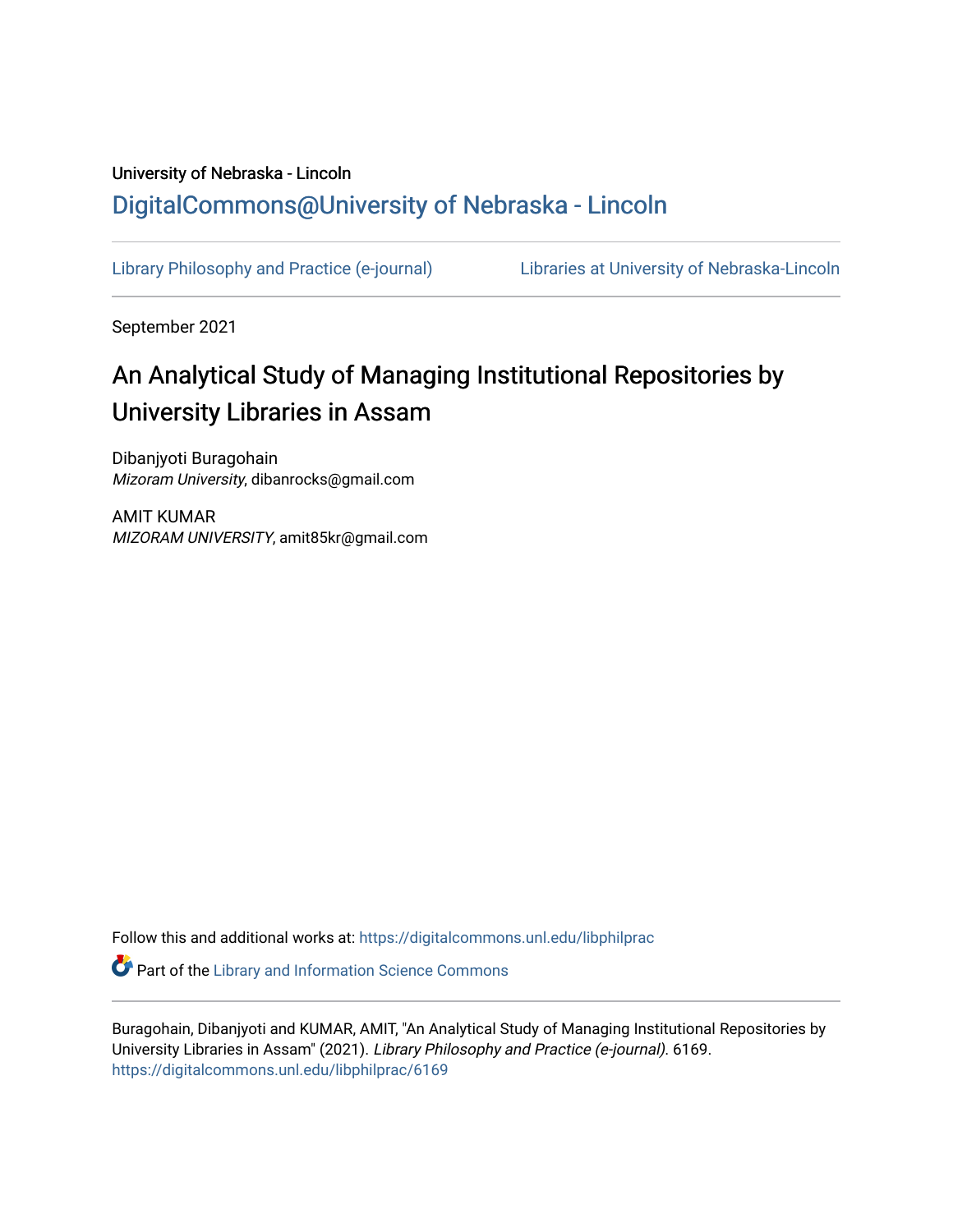#### **An Analytical Study of Managing Institutional Repositories by University Libraries in Assam**

#### **Dibanjyoti Buragohain and Amit Kumar**

*Department of Library and Information Science, Mizoram University, Aizawl – 796004 Email: dibanrocks@gmail.com, amit85kr@gmail.com*

**Abstract:** Institutional Repositories is Considered as an important jewel of a university library. Consequent upon the advancement of Information and communication technology, the libraries across the globe have emerged with the innovative ideas to meet the information needs of the patrons of which Institutional Repository is one of such invention. Institutional Repository facilitates scholarly communication where the research output can be shared and communicate to the mass audience of scholaristic society. The present study tends to study about the management and maintenance of Institutional Repositories of some selected universities libraries of Assam. The study is confined to university libraries namely Assam Agricultural University, Assam Kaziranga University, Tezpur University and Gauhati University of Assam. The data were collected by designing a well-structured questionnaire with relevant questions related to the topic of study. The study primarily focus on knowing the present scenario of Institutional Repositories in libraries of universities ,the policies and procedures employed while implementing Institutional Repositories ,the imitative taken by university libraries in creating awareness about Institutional Repository and to know various professional training given to the staff by library with regard to Institutional Repositories. The authors have elaborately analyze the findings with regard to improvement and advancement of Institutional Repositories in its future to come.

**Keywords:** Institutional Repositories, Scholarly Communication, Management, DSpace, GSDL and Academic Community.

#### **1. Introduction**

India is well known for its advancement in the field of education since the time immemorial. The Indian history depicts the legacy of ancient civilization such as Indus Valley civilization wherein lot of advancement in field of scientific culture was noticed. In the contemporary world, India has possessed many reputed educational institution which were known for its legacy in teaching and research in globalize atmosphere. The institution outsources lot of valuable finding to the academic and scientific community for its advancement in their respective field. The prodigy of outsourcing of scientific research, applications development as well as business- intelligence is closely associated with the development of the nation. The success and achievement receive by the Indian educational institution set as a promising area for Research and Development which attracts lots of sponsorship from abroad for the collaboration. Some of the institution in Indian Scenario has potentially opened their research finding to the world scenario for further development in their respective discipline. An institutional repository has begun to serve as a platform for sharing knowledge which can be regarded as an extension of Digital Library. In general meaning, Institutional Repositories can be define as a warehouse, a museum, or achieve or a library that store for use and safeguarding in-house records or information falls under the definition of Institutional Repository. In the recent decades, Institutional Repository can be defined in more specific term as preservation and storage of digital information or knowledge assets of an organization.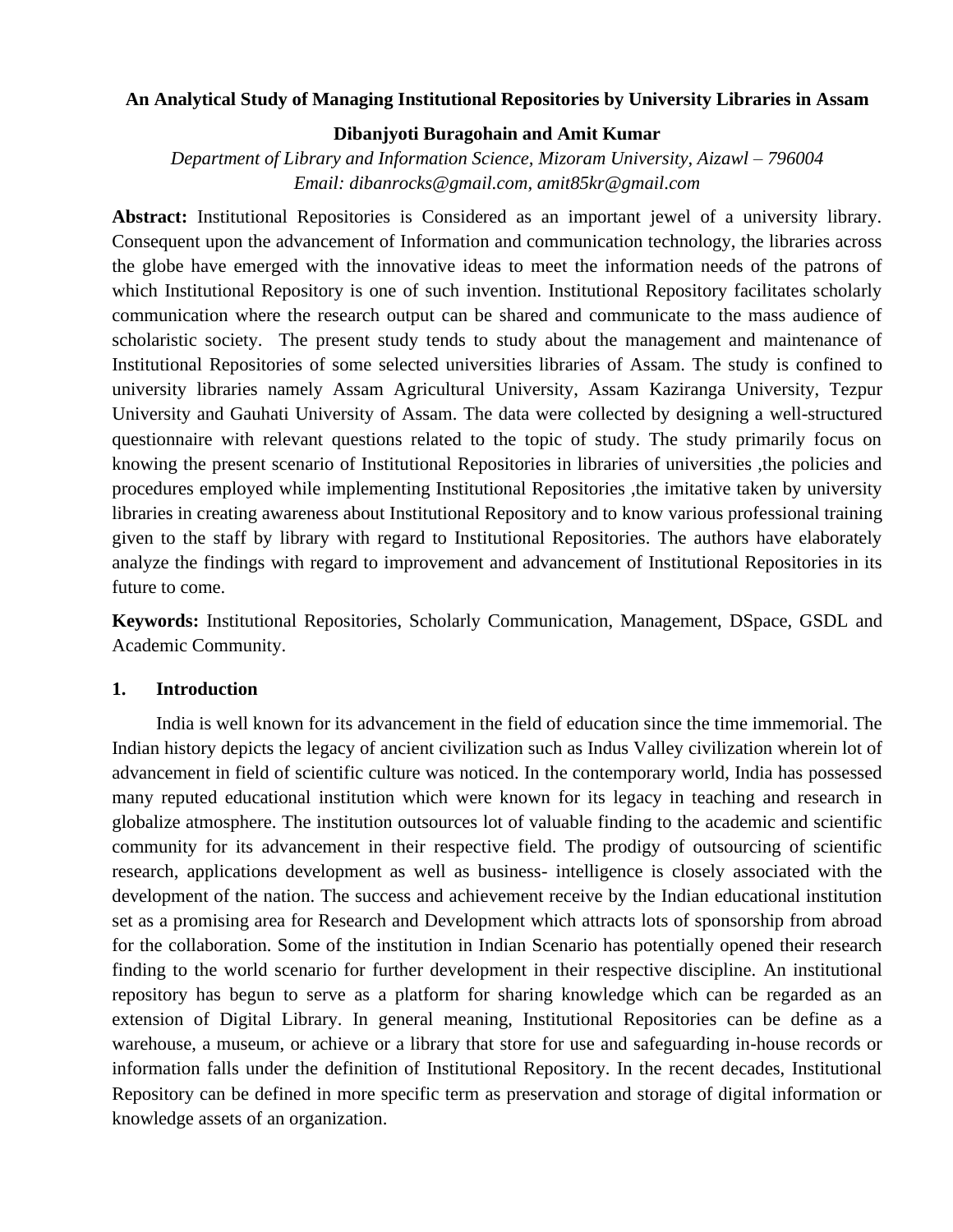In the academic setup, Institutional Repository can be described as a set of services offered by the institution library to its membership about the scholarly publication generated by research scholars, faculty, Research associates and others for building a knowledge hub. As the resources are generated digitally and electronically, it has made easy to build or compile the collection of any specific discipline or branches. The university library may build the collection on the basis of self-generated knowledge or it may find its collaboration with the other institution for the channel of publication. In other words, Institutional Repositories is an information management system which performs the function of preserving, capturing and getting access to the intellectual results of the academic members of the institution.

The Institutional Repositories is believed to be the jewel of the university library. In most of the case, it is observed that the faculty, research scholar, students and others are unaware of the term Institutional Repository which may occur due to various reasons like lack of awareness, lack of training and many others. To understand its underlying importance and significance of IR (Institutional Repository) in academic community, the topic *"An Analytical Study of Managing Institutional Repositories by University Libraries of Assam"* has taken into consideration.

#### **2. Institutional Repository**

The concept of Institutional Repositories has emerged with the philosophy of sharing the information at easy access, free and avoids duplication. The beginning of 1980s has given birth to free movement such as open access movement, open learning and open-source movement. Institutional repositories is believe to the most remarkable creative invention by library and knowledge centre wherein the academic and research output are displayed. In short, institutional repositories can be elaborately explain as the concept of disseminating, managing and capturing all the electronically produced assets by an institution such as research findings, scholarly work, administrative reports and many others to the audience who have keen interest in academic activity.

The concept of institutional repositories as per Wikipedia can be described as "a repository is a central place where data is stored and mind. A repository can be a where multiple databases or files are located for distribution over a network or a repository can be a location that is directly accessible to the user without having to travel across a network" (wikipedia).

An institutional repository can be defined as set of web-based database where the collection of scholarly materials is present. In other words it can also be explain as the set of services which are offered by university or institute to its academic community for the enhancement of academic teaching, learning and research. One of the basic objectives of institutional repositories is to disseminate and management of digital contents created by the university or research institute so that proper circulation of knowledge and information is maintained. An efficient institutional repository mainly requires some collaborative efforts among policy makers, record manager, administrator, data analytics and many more.

#### **3. Institutional Repository Software**

Some of the most commonly and widely used institutional repositories software includes EPrints, CDSware, FEDORA, Dspace etc. these software are either under GNU public license or the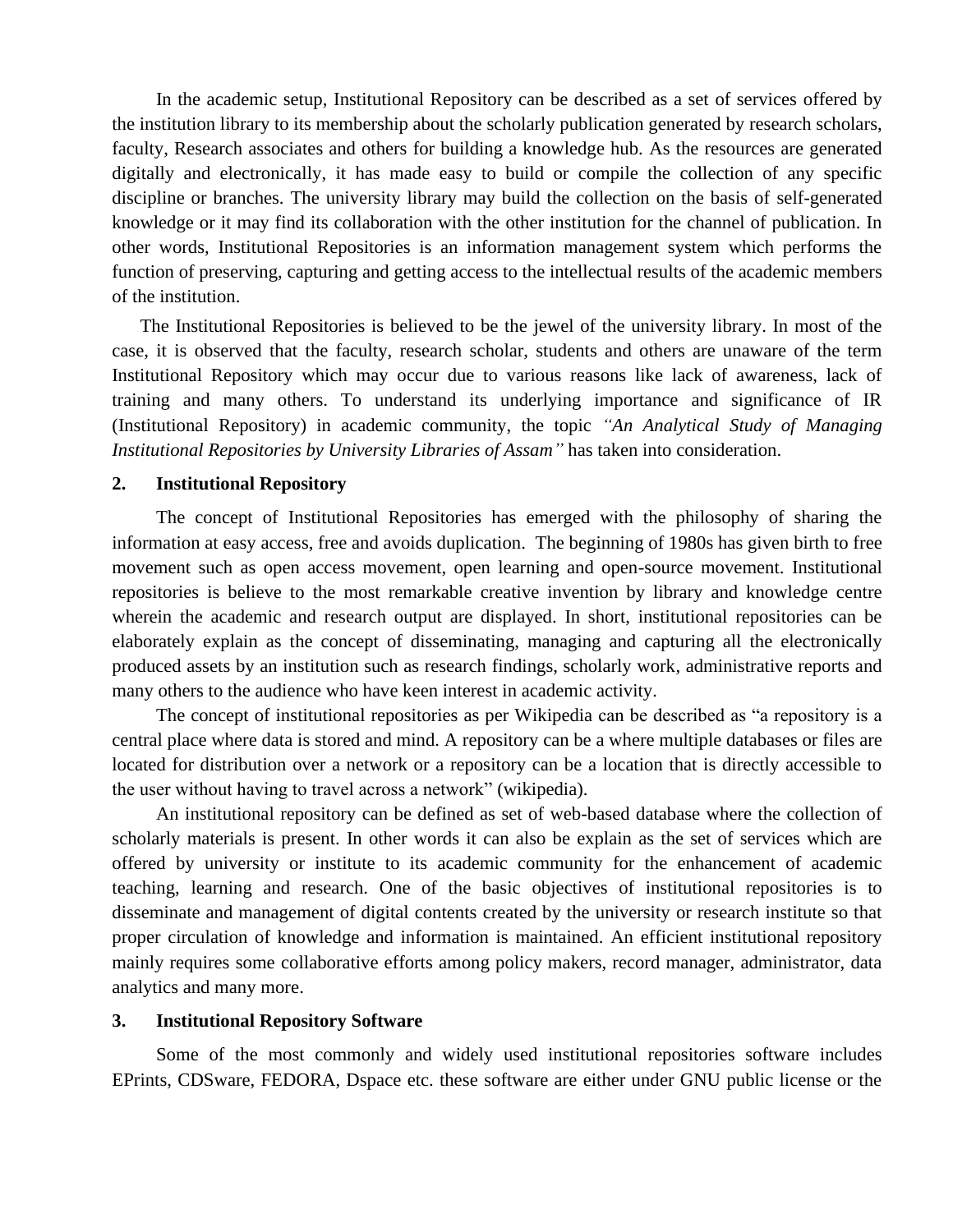BSD license and it can be downloaded from their own respective sites. Some of IR softwares are discussed below:

- **a) Greenstone Digital Library Software**: It is a product with the effort of university of Waikato under the New Zealand digital library project. The main aim of this research project was to explore the underlying technology for digital library creation and disseminate the software publicly so that they can develop their own collections. The main developer of this software was RogerMcNab and Stefan Boddie. The features of greenstone digital library software are:
	- This software can create large documents of digital collections; and
	- It also has graphical greenstone librarians interface.
- **b) GNU E-Print Archiving software (Version 2.2.1):** This software was developed by university of Southampton, U.K. as a part of digital library project. It can be downloaded easily at free of cost under the term of GNU general public license and can be function in Linux operating system. This software facilitates creation of own archived of the digital prints. The features of this software are:
	- It is a web and command-line application based on LAMP architecture; and
	- It runs under operating system such as Linux, Solaris and Mac OS X.
- **c) Dspace:** This software allows the capturing facilities of items in any format such as text, video, data and audio. It develops the indexes so that the users can retrieve the items. The digital content of thee work can be preserve over the long time. It provides better visibility and accessibility to the patrons. Some of the salient features of Dspace are:
	- It provides the platform for developing, testing and calibrating electronic control units; and
	- It is widely used in medical engineering industries, aerospace as well as in industrial automation.

#### **4. Review of Literature**

A review is believed to be the survey of primary literature to cover specific period of study on a particular topic or area. Its gives and cites a brief review of related literature. In order to accomplish the subject of study, the literature considered for study is such as *Crow (2002)* in his article elaborated the technical, administrative, internal and external issues of Institutional Repository. It may be considered as a valuable guide to understand ore issues of building an IR right from copyright issues to policy issues; *Johnson (2002)* in his article highlights the benefits for authors delivered by Institutional Repositories. According to him IRs can serve the function of print journals more widely by providing a platform to publish scholarly contents worldwide openly; *Kamali (2003)* in his article discusses about the concept of Institutional Repository, its relevance, merits, software requirements and the current trends in India with special reference to the initiatives at Burdwan University; *Bjork (2004)* in his article focused on the obstacles of Open Access in academic environment. The paper also highlights the types of barriers considering the legal framework, IT infrastructure, etc. along with an overview on the main Open Access channel; *Ganguly (2004)* in their article highlight the issues surrounding the archiving of digital information, how it form a cause for concern for many and what can be done to alleviate this problem. The emphasis is on the technologies that are currently in place to combat this issues and what is being done to redress it in more effective; *Grieveld (2006)* in his article takes marketing approaches toward Institutional Repositories. According to him, Institutional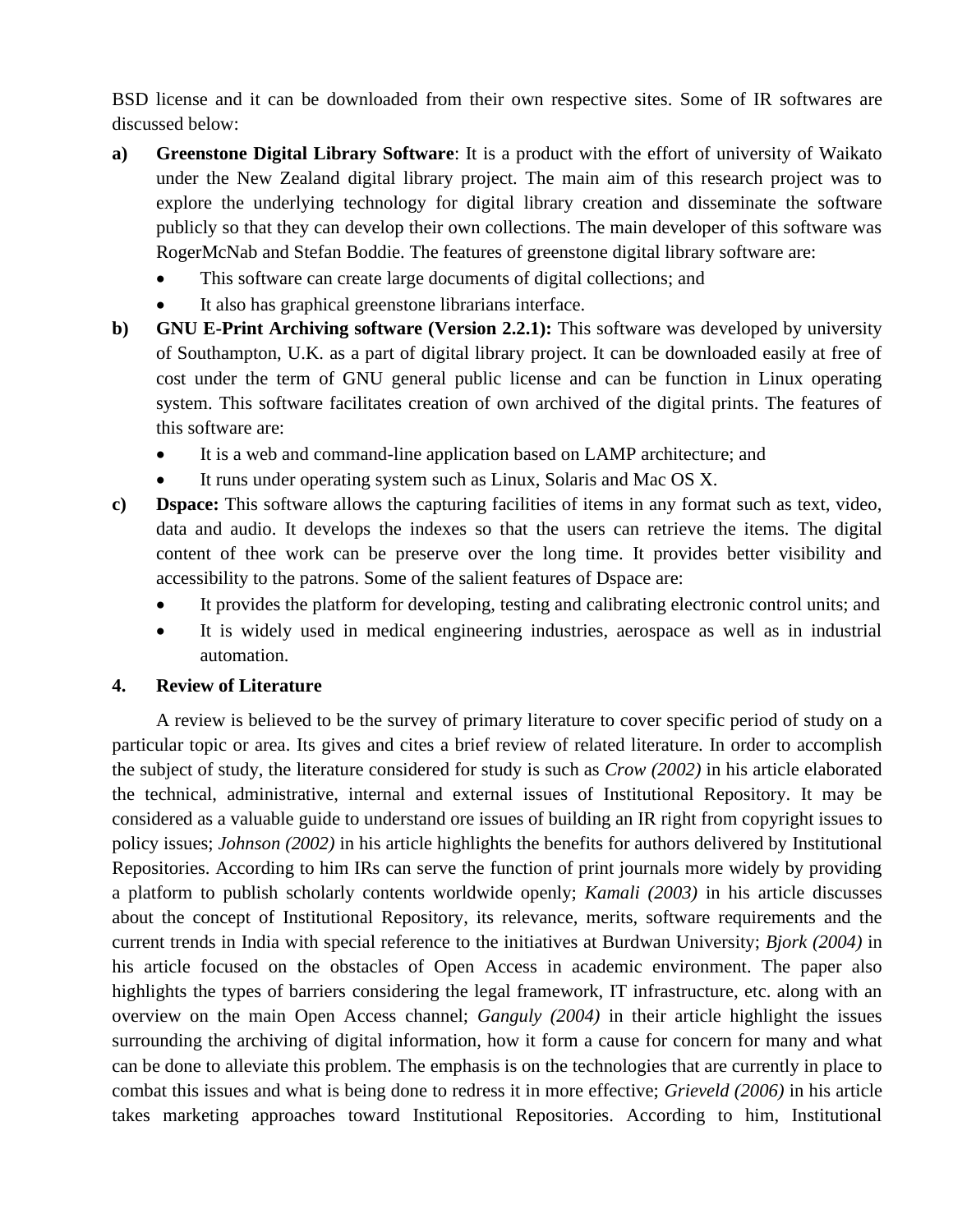Repository Managers should think in term of marketing perspective of IR (Institutional Repository) and the benefit of having an IR need to be populated in order to attract the scholarly market; *Pickton and Barwick (2006)* has outline some of the guidelines for librarians in setting up a repository where he recommended 15 steps to be undertaken while implementing an IR; *Sinha and Bhattacharjee (2006)* highlights the basic concept of Institutional Repositories, its genesis, its worldwide developments and information infrastructure required for creating Institutional Repositories in Assam University, Assam; *Kuri and Singh (2020)* in their study discuss about the Indian Institutional Repositories which were found in DOAR on all Subjects in different countries of the world. The study analysis presented is based on the some selective Criteria like language and policy used, content included, size of the items, software used and many other likewise. The authors by analyzing try to identify and visualize India contribution in Directory of Open Access Institutional Repository (DOAR) to the world; *Dhanavandan (2020)* in their paper highlights repositories of those countries that are registered in open DOAR. It further studies about open access repositories which are segments as content and languages, country wise, types, software. The gathers its relevant data from DOAR and a sum of 5268 was found. Among all the repositories United States of America holds the first position and followed by Japan; and *Kalbande (2019)* in their study presents the Indian Scenario in building the phase of Indian open Access Repositories in the world platform. The authors has identified and analyzed 84 institutional Repositories in India which are based on the segmentation such as type of IR, position holds by Institutional Repositories, language and barriers, total collection in repositories and many others.

#### **5. Scope and Limitation of the study**

This study is mainly focused on management of Indian Institutional Repositories with special emphasis to Assam in term of Geographical Coverage. To analysis the best practice of Institutional repositories in Assam, four universities were chosen for the purpose of study. They comprises of Assam Agricultural University, Assam Kaziranga University, Gauhati University and Tezpur University. The time period taken for the purpose of the study to identify Institutional Repositories in Assam was started from February, 2021. The study mainly covers the Institutional Repositories of academic institution specially Central Library of Universities. The commercial IRs is not incorporated in Study.

#### **6. The Study Objectives**

The objective of the study is to understand the existing scenario of Institutional Repository in Indian Universities with special emphasis to universities of Assam. The following objectives are summarized such as:

- 1. To know the present scenario of Institutional Repositories in libraries of universities in Assam;
- 2. To study the policies and procedures employed while implementing Institutional Repositories in selected university libraries in Assam;
- 3. To study the imitative taken by surveyed university libraries in creating awareness about Institutional Repository; and
- 4. To analyze about the various professional training given to the staff by library with regard to Institutional Repositories.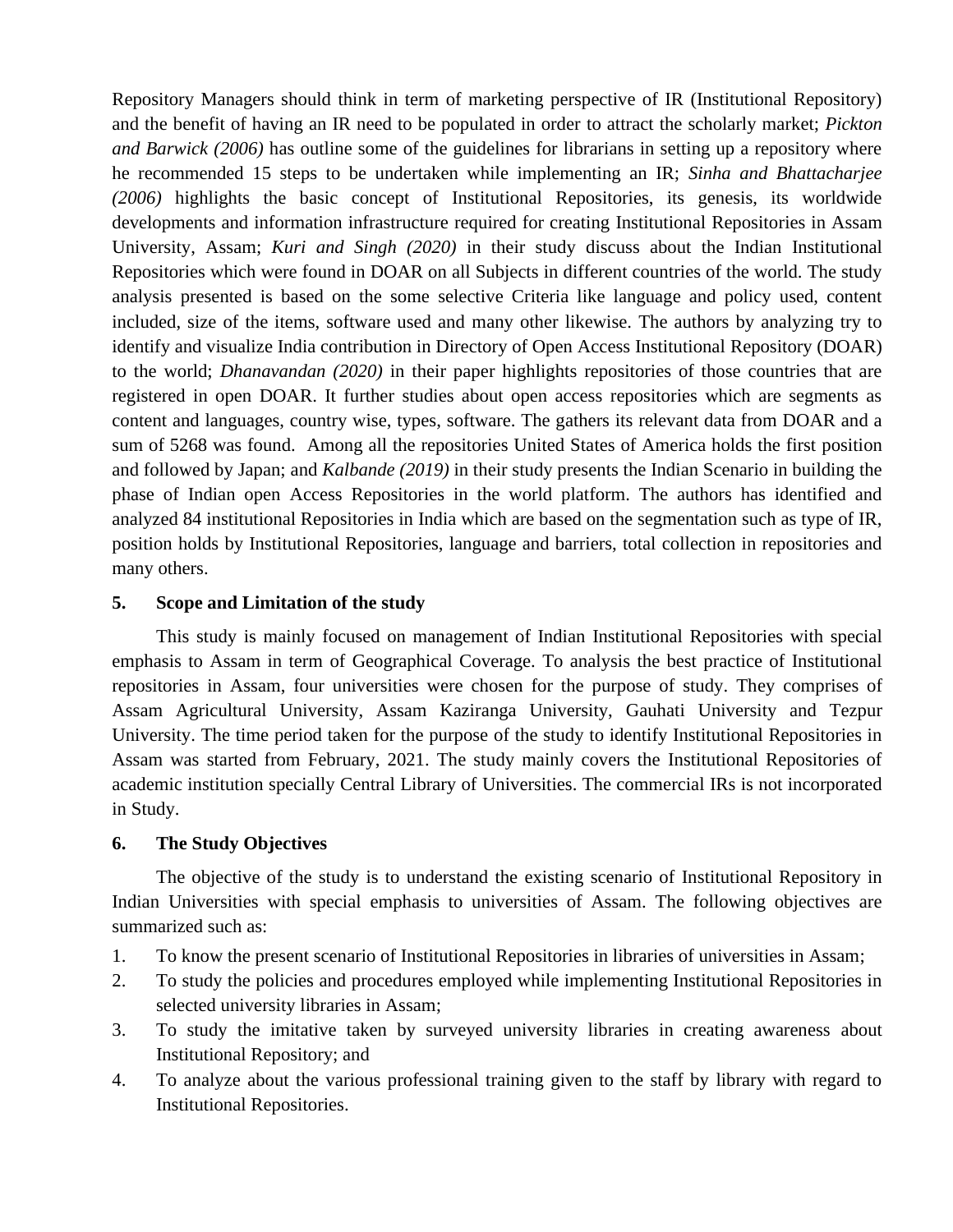## **5. Methodology**

The author has designed a structured Questionnaire for the Librarian or Librarian I/C of Central Libraries of Assam Agricultural University, Gauhati University, Tezpur University and Assam Kaziranga University to find out the management of Institutional Repositories in their respective universities. The Observation Method was employed to make a survey of on-site real situation of Central Libraries of selected universities. The interview was also conducted to assess the real situation prevalent in these libraries. The collected data were tabulated in MS Excel and these data were interpreted and analysis in the form of tables diagrams and graphs with the help of application software MS-Excel.

#### **6. Results and Discussion**

As the objective of the study is to analyze and interpreted the management of Indian Institutional Repositories in selected universities of Assam, the data were collected manually by visiting the respective institution personally. The collected data of the surveyed University Libraries are represented with charts and graphs with the following sub heading:

*Note: A.A.U: Assam Agricultural University, K.K.H Library: Krishna Kanta Handique Library, G.U.: Gauhati University, T.U.: Tezpur University and K.U. : Kaziranga University.*

## **6.1 General Information of the surveyed University Libraries**

| Sl. No | <b>Name of the University</b>                         | <b>Name of the Library</b>           | <b>Year of Estb.</b> |
|--------|-------------------------------------------------------|--------------------------------------|----------------------|
| 1.     | Assam Agricultural University   Rev. B M Pugh Library |                                      | 1969                 |
| 2.     | Gauhati University                                    | K.K.H Library                        | 1948                 |
| 3.     | Assam Kaziranga University                            | Kaziranga University Central Library | 2012                 |
|        | <b>Tezpur University</b>                              | <b>Central Library</b>               | 1994                 |

**Table6.1.1 Information about the surveyed Universities**

With the emergence of Research and Developmental Activities, the higher academic institutions are producing a good amount of scholarly information. To record and preserve that valuable information, the institutions are developing Institutional Repository so that the users can access any piece of required information. From the Table 6.1.1 it is clear that Gauhati University is the oldest university and Kaziranga University is the new among others surveyed universities. Here Tezpur University is the central University, while Assam Agricultural University and Gauhati University are two state universities. Assam Kaziranga University is a private university.

**Table 6.1.2 Information about Library Staff**

| Sl. No | <b>Name of University</b>       | <b>Professional</b> | Semi-        | Non-         | <b>Total</b> |
|--------|---------------------------------|---------------------|--------------|--------------|--------------|
|        |                                 |                     | Professional | professional |              |
|        | Rev. B M Pugh Library, A.A.U    |                     |              |              | 23           |
| 2.     | K.K.H Library, G.U              |                     |              |              | 27           |
| 3.     | Kaziranga University<br>Central |                     |              |              |              |
|        | Library                         |                     |              |              |              |
|        | Central Library T.U             |                     |              |              |              |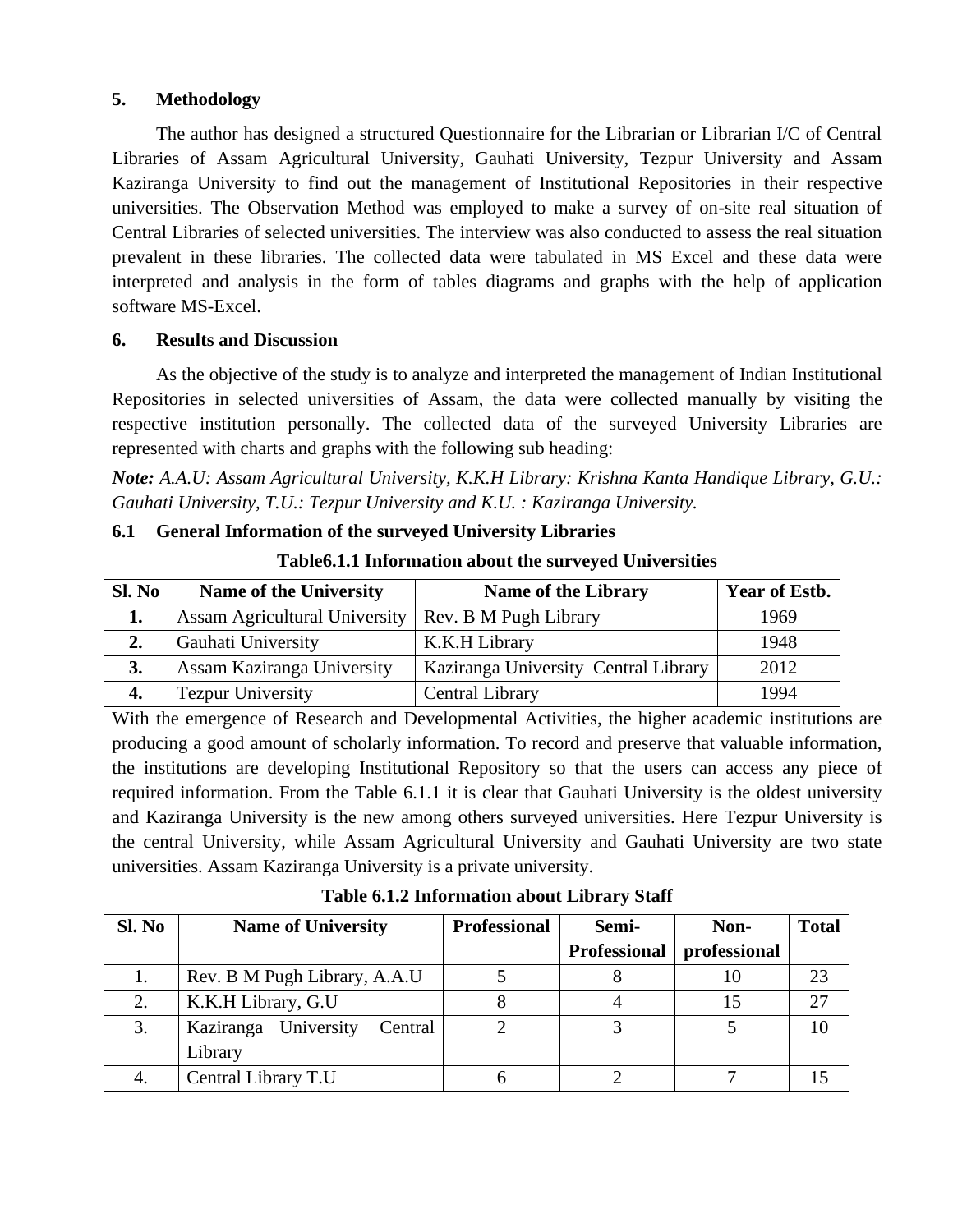From the above Table 6.1.2 it is seen that K.K.H. Library has the highest number of Staff in the library and Kaziranga University Central Library has the lowest number of Staff. While the Rev. B M Pugh Library occupies second place which is followed by Central Library, Tezpur University. Both Rev. B M Pugh Library, A.A.U and K.K.H Library, G.U have same number of professional staff. While Central Library, T.U. have highest number of professional staff. K.K.H. library have the highest number of semi-professional staff among the surveyed University libraries. Rev. B M Pugh Library, A.A.U and Central Library T.U have no semi-professional staff.

#### **6.2 Library Collection of Selected University Libraries**

The collections of University Libraries reflect the courses offered and research initiated by the university. The collection of the University library plays an important role in the academic and intellectual development of the students and faculty of the university. The collection of the library should be building and developed on the basis of objective, size, nature and educational philosophy of the institution. Generally the collection includes text-books, reference books, newspaper, periodicals and some non-book materials also. Here the collections of the surveyed University libraries are shown in the table below:

| S.<br>N          | Name of<br>Library | <b>Books</b> | <b>Periodicals</b> | Thesis/<br><b>Dissertation</b> | <b>Newspaper</b> | <b>Magazine</b> | <b>Back</b><br><b>Volume</b> | <b>Total</b> |
|------------------|--------------------|--------------|--------------------|--------------------------------|------------------|-----------------|------------------------------|--------------|
| 1.               | $\bf{B}$<br>Rev.   | 1,45,55      | 50                 | 2,725                          | 13               | 6               | 16,711                       | 1,65,005     |
|                  | M Pugh             | $\mathbf{0}$ |                    |                                |                  |                 |                              |              |
|                  | Library,           |              |                    |                                |                  |                 |                              |              |
|                  | A.A.U.             |              |                    |                                |                  |                 |                              |              |
| 2.               | K.K.H.             | 2,69,36      | 330                | 9305                           | 16               | 16              | 36,000                       | 3,15,036     |
|                  | Library            | 9            |                    |                                |                  |                 |                              |              |
|                  | , G.U.             |              |                    |                                |                  |                 |                              |              |
| 3.               | K.U.               | 10,516       | 21                 | 271                            | 11               | 14              | 82                           | 10,918       |
|                  | Central            |              |                    |                                |                  |                 |                              |              |
|                  | Library            |              |                    |                                |                  |                 |                              |              |
| $\overline{4}$ . | Central            | 77,286       | 177                | 1,511                          | 6                | $\overline{4}$  | 7,848                        | 86,832       |
|                  | Library,           |              |                    |                                |                  |                 |                              |              |
|                  | T,U.               |              |                    |                                |                  |                 |                              |              |
|                  |                    |              |                    |                                |                  |                 |                              |              |

**Table 6.2.1 Information about Library Collection (Printed Materials)**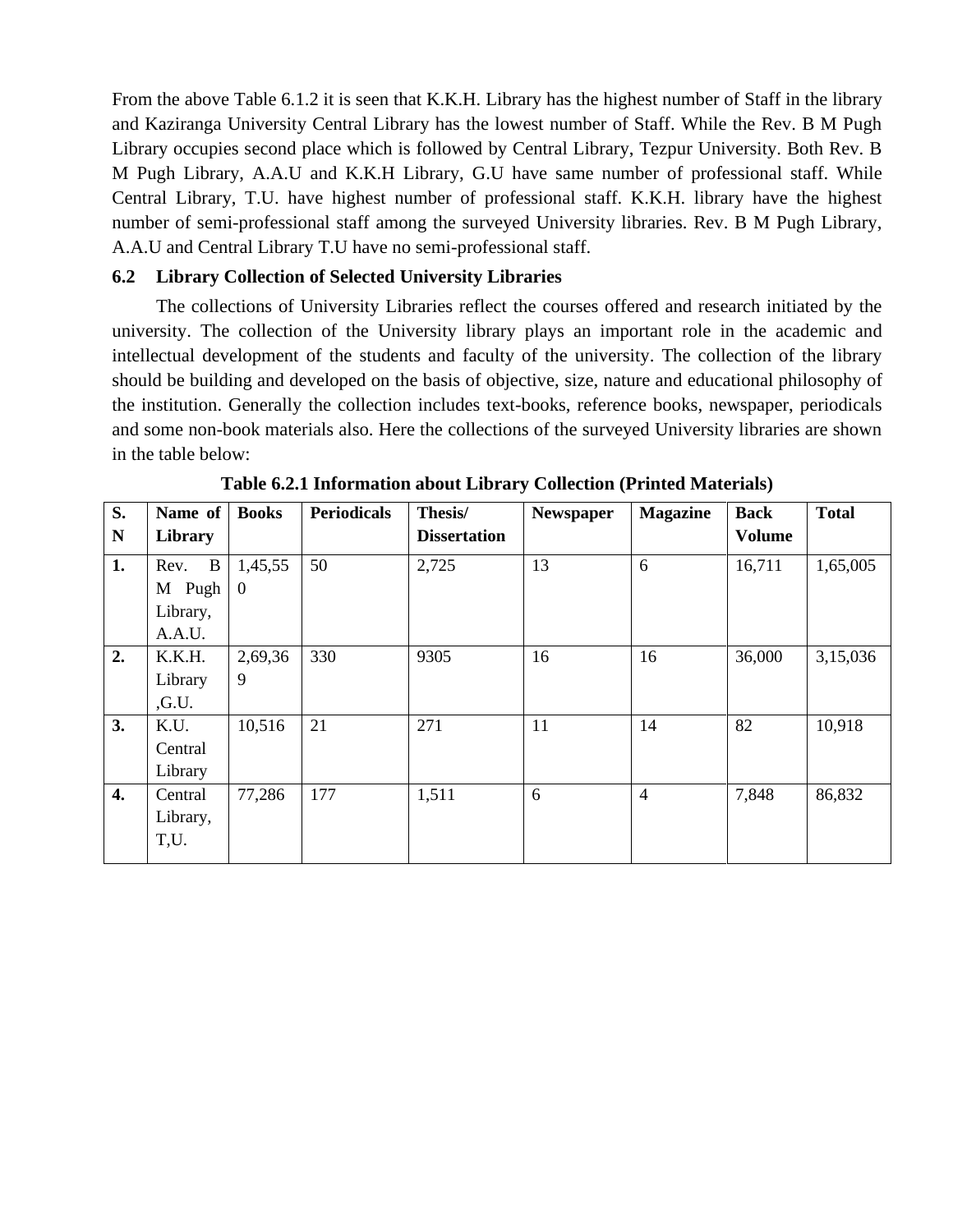

Figure 1: Library Collection (Printed Materials)

From the Table 6.2.1 a clear sketch can be drawn about the surveyed universities libraries. The collected data states that K.K.H. Library has the highest collection of printed materials and K.U. Central Library has the least collection of printed materials among the surveyed Universities. Rev. B M Pugh Library holds the second highest collection of print materials. K.K.H. Library holds the highest collection in term of books, periodicals, thesis/ dissertation, newspaper, magazine, back volumes. K.U. Central Library should take some necessary measures to increase its collection in printed materials.

Along with the print materials, library also possesses non-print materials. Non-printed materials can have a number of advantages. The first advantage is probably the trees saved by using an electronic format rather than publishing via ink on paper. As the number of non-print formats proliferates, institutions such as libraries must continue to evolve, adjusting the mix of print and nonprint materials and fulfill the changing needs of their patron. The table 4.4.1 shows the Library collection of non-print materials.

| Sl.            | <b>Name of the Library</b>        | <b>CD/DVD</b>            | $E-$     | $E-$   | E-                       | Micro-                   | <b>Total</b> |
|----------------|-----------------------------------|--------------------------|----------|--------|--------------------------|--------------------------|--------------|
| N <sub>0</sub> |                                   |                          | journal  | book   | databases                | film                     |              |
| 1.             | Pugh<br>Rev.<br>B<br>$\mathbf{M}$ | 160                      |          | 1814   | $\overline{\phantom{a}}$ |                          | 1974         |
|                | Library, A.A.U.                   |                          |          |        |                          |                          |              |
| 2.             | K.K.H. Library, G.U.              | $\overline{\phantom{a}}$ | 1,69,000 | 15,000 | 31,35,000                | $\overline{\phantom{0}}$ | 33,19,000    |
| 3.             | K.U. Central Library              | 573                      | 24,130   |        | 3                        |                          | 24706        |
| 4.             | Central Library, T,U.             | 2,396                    | 10,618   | 5,00   | 46                       |                          | 13,560       |

**Table 6.2.2 Information about Library collections (Non-Print Materials)**

From the above table 6.2.2 it is seen that K.K.H. Library has the highest collection of non- print materials and Rev. B M Pugh Library has the least collection of non-print materials. Central Library, T.U. has highest number of CD/DVD. Most of the library does not hold the collection of E-journal, Ebook and CD/DVD. All the surveyed University libraries do not hold the collection of micro-films. K.U. Central Library has second highest collection of non-print materials.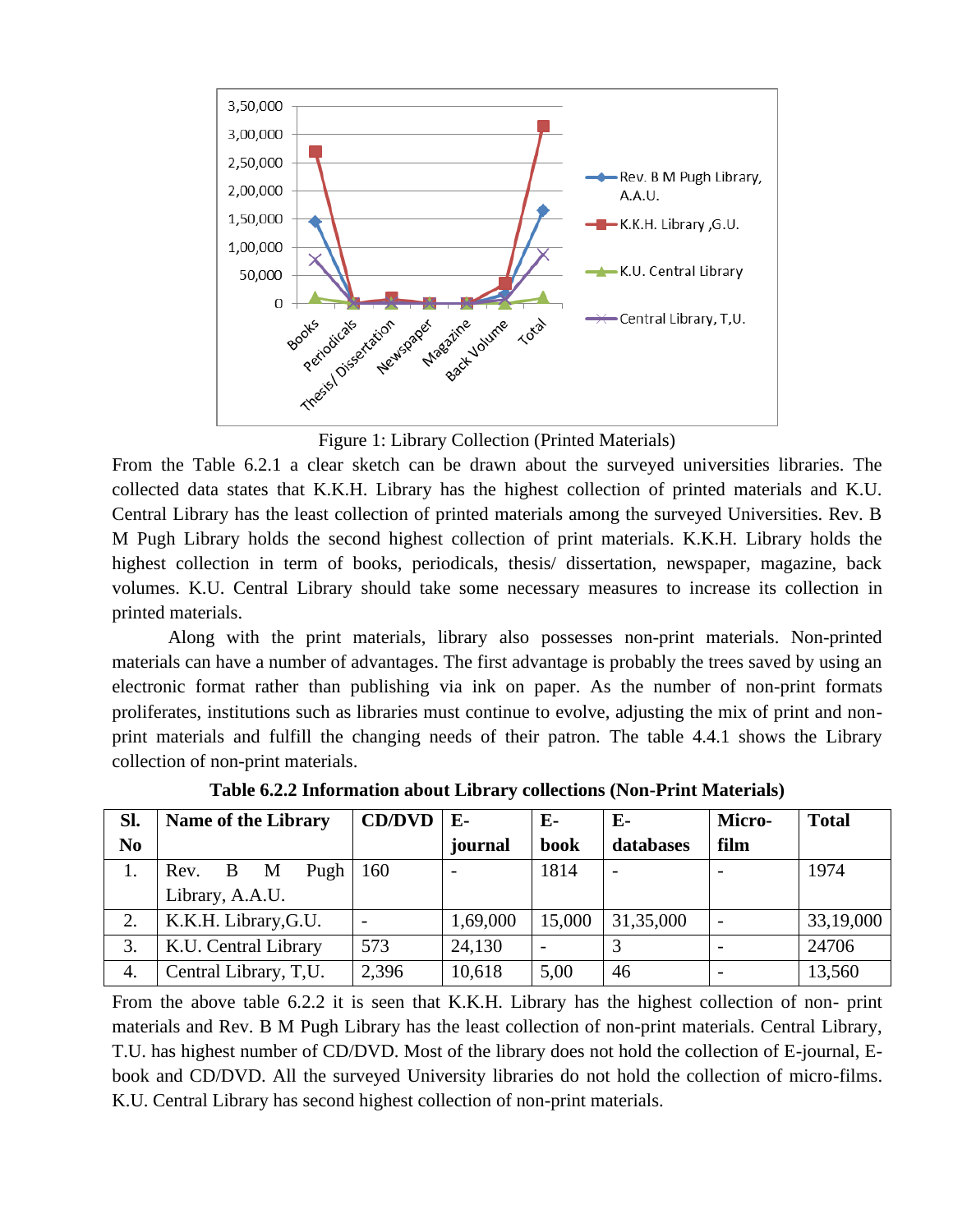#### **6.3 Number of Users in the selected University Libraries**

One of the basic objectives of University Library is to meet the requirement of the library users. Library is meaningless without user. The development and success of any university library is totally depends on the users. A library gets its justification when the users are satisfied with its services. The library user may comprise of teachers, students, research scholars, staff and others. The following table gives detail of the average number of daily uses visiting the library.

| S.N | Name of the Library   | <b>Students (U.G.</b> | <b>Faculties</b> | <b>Staff</b> | <b>Research</b> | <b>Others</b>            | <b>Total</b> |
|-----|-----------------------|-----------------------|------------------|--------------|-----------------|--------------------------|--------------|
|     |                       | and $P.G.$ )          |                  |              | <b>Scholars</b> |                          |              |
|     | Pugh<br>Rev. B M      | 200                   | 25               |              | 35              | $\overline{\phantom{a}}$ | 265          |
|     | Library, A.A.U.       |                       |                  |              |                 |                          |              |
| 2.  | K.K.H. Library, G.U.  | 400                   | 10               | 10           | 40              | 40                       | 500          |
| 3.  | K.U. Central Library  | 110                   | 120              | 109          | 35              | $\overline{\phantom{a}}$ | 374          |
| 4.  | Central Library, T,U. | 326                   | 09               | 03           | 17              | ി                        | 357          |

**Table 6.3.1 Total number of Library Users (Per-day)**



Figure 1: Library users per day in different university libraries

The Table 6.3.1 / Figure 1 display the total number of library user (per-day) of four different Universities. The library user covers the categories such as students (U.G. and P.G.), faculties, staff, research scholars and others. The others cover the category like children, office staff etc. From the above table it is seen that K.K.H. Library has the highest number of library user which is followed by K.U. Central Library and Central Library, T.U. Rev. B M Pugh Library has the lowest number of library user (per-day). K.U. Central Library has the highest number of library user in term of faculties and staff. Rev. B M Pugh Library, A.A.U. and Central Library, T,U. have same number of research scholars using the library per-day. Only K.K.H. Library and Central Library, T.U. has other category of library user per-day.

#### **6.4 Nature of Access of Surveyed University Libraries**

The nature of access signifies two things i.e. open and close access. The library should practice open access system which helps the users in finding the required documents quickly and thereby save the time of the user. Some of the libraries are still following close access system. The nature of access of surveyed University libraries are shown in the table.

## **Table 6.4.1: Nature of Access of Surveyed University libraries**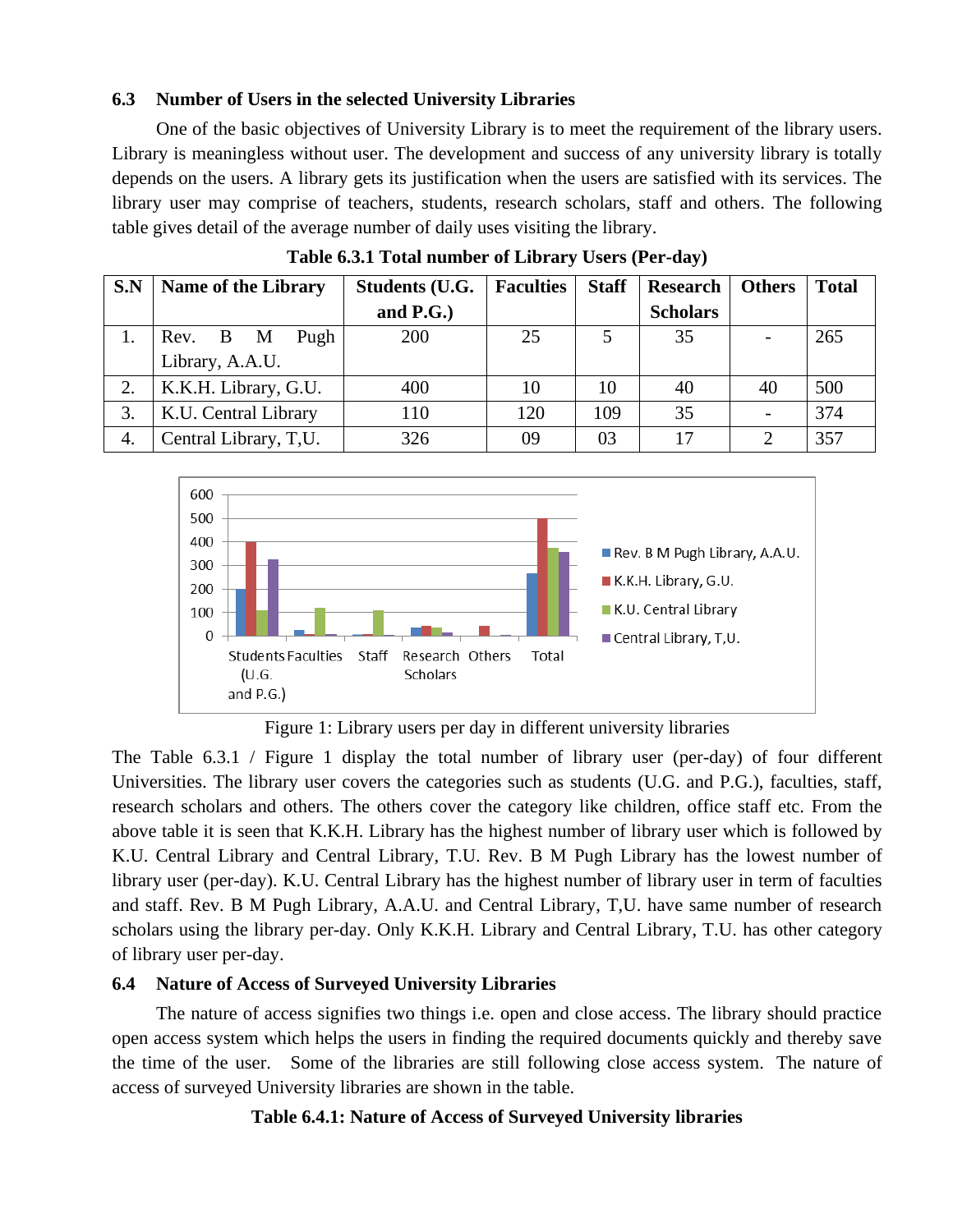| Sl. No | Name of the Library           | <b>Open Access</b>   Close Access |
|--------|-------------------------------|-----------------------------------|
| 1.     | Rev. B M Pugh Library, A.A.U. |                                   |
| 2.     | K.K.H. Library, G.U.          |                                   |
| 3.     | K.U. Central Library          |                                   |
| 4.     | Central Library, T,U.         |                                   |

From the Table 6.4.1 it is seen that the entire surveyed University library follows open access system. The libraries provide open access facilities to their users because open access facilities them to get their required documents. Close access system is removed from the library as such system is not helpful or beneficial to the students, faculties and other category of staff.

#### **6.5 Implementation of Institutional Repository**

Institutional Repository is digital in nature. It is centralized collection of intellectual output of any organization. Institutional repository not only store intellectual output of an organization but also stores administrative documents and teaching materials coming out of the normal academic life may be a part of IR. IR may be single organization based or multiple organization based.IR open its door to members (Full access) or All (to a certain extent or full access) depending upon repository policy. Understanding the importance of IR in universities by the LIS professionals, they have tried to implement IR in their respective university. Some of the universities libraries have already implement IR while the others are in the developing stage. The following table shows the implementation of Institutional Repository in some selected University libraries of Assam.

| Sl. No | <b>Name of the Library</b>    | <b>Year of implementation IR   Name of IR Software</b> |                      |
|--------|-------------------------------|--------------------------------------------------------|----------------------|
|        | Rev. B M Pugh Library, A.A.U. | -                                                      |                      |
|        | K.K.H. Library, G.U.          | 2014                                                   | <b>D</b> space       |
| 3.     | K.U. Central Library          | -                                                      | Dspace (on pipeline) |
|        | Central Library, T,U.         | 2013                                                   | <b>D</b> space       |

**Table 6.5: Implementation of Institutional Repository**

The Table 6.5 gives the general eye view about the implementation of Institutional Repository in some selected universities libraries of Assam. Central Library, T.U. and K.K.H. Library G.U had started implementing Institutional Repository in the year 2013 and 2014 respectively. The IR in K.U. Central Library is in the developing stage. While Rev. B M Pugh Library is yet develop to IR in their library. Central Library, T.U. and K.K.H. Library are using Dspace as the Institutional Repository software. K.U. Central Library is using Dspace as Institutional Repository software for creating IR in its Library.

#### **6.6 Materials selected for Institutional Repository**

Institutional Repository can be any collection of digital material hosted, owned or controlled and disseminate by any institution irrespective of purpose of origin. Institutional Repository can assume many forms and serve a variety of purposes as per the functions and objectives of parent institution. A digital archive of the intellectual product by the faculty, research staff and students/ research scholar of an institution and it should be accessible to end user without boundaries (with in and out of the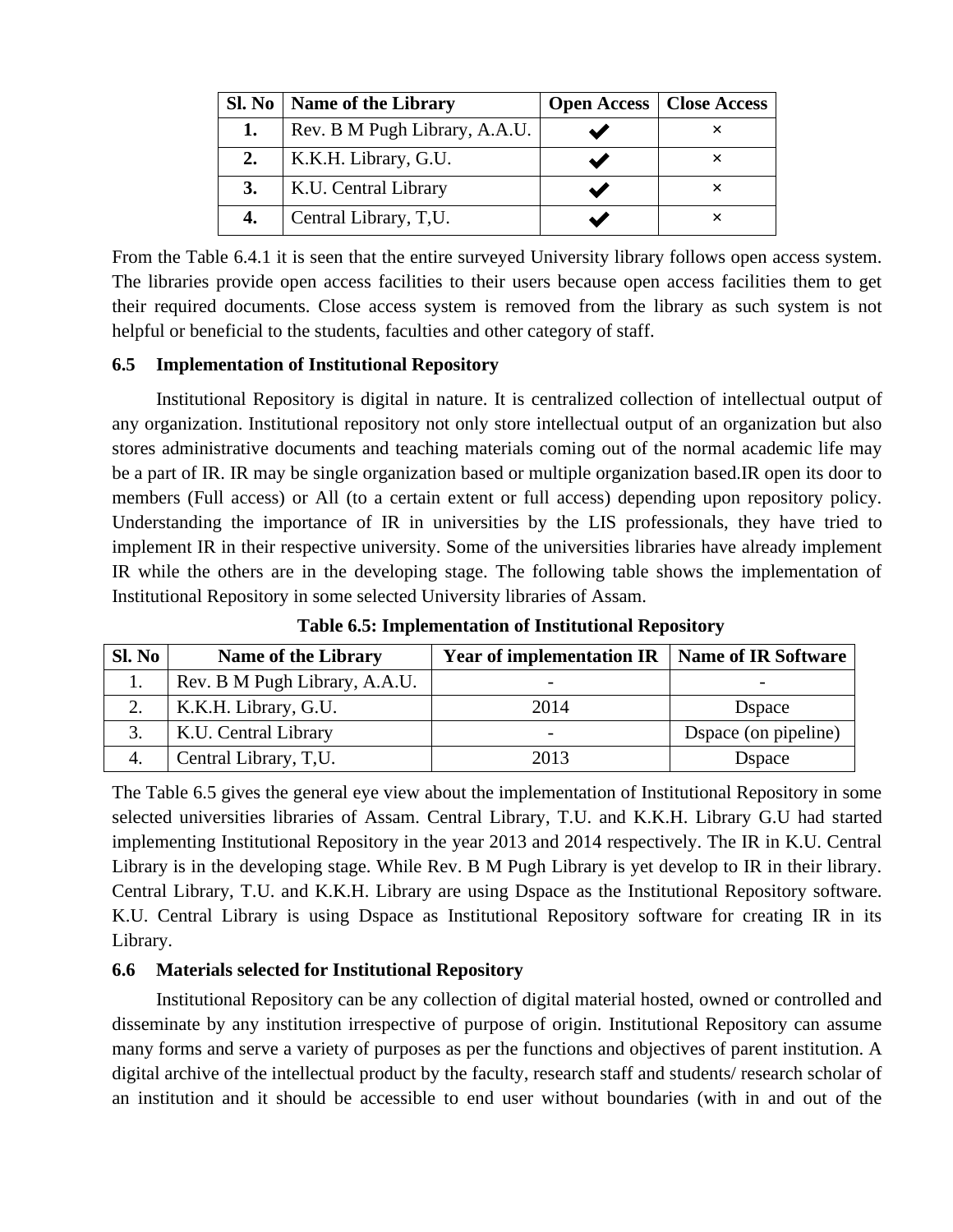institution). Here the various contents of an Institutional Repository in the surveyed universities are shown in the table.

| SI.            | Name of the      |                 | <b>Materials</b>         |                          |                |                          |               |
|----------------|------------------|-----------------|--------------------------|--------------------------|----------------|--------------------------|---------------|
| N <sub>0</sub> | Library          | <b>Articles</b> | <b>Books</b>             | Thesis/                  | <b>Primary</b> | <b>Course</b>            | <b>Others</b> |
|                |                  |                 |                          | <b>Dissertation</b>      | Data           | materials                |               |
| 1.             | Rev. B M Pugh    |                 |                          | $\overline{\phantom{0}}$ |                |                          |               |
|                | Library, A.A.U.  |                 |                          |                          |                |                          |               |
| 2.             | K.K.H. Library,  |                 |                          |                          |                |                          |               |
|                | G.U.             |                 |                          |                          |                |                          |               |
| 3.             | K.U.<br>Central  |                 |                          | $\overline{\phantom{0}}$ |                | $\overline{\phantom{0}}$ |               |
|                | Library          |                 |                          |                          |                |                          |               |
| 4.             | Central Library, |                 | $\overline{\phantom{0}}$ |                          |                | $\blacksquare$           |               |
|                | T,U.             |                 |                          |                          |                |                          |               |

**Table 6.6 Materials selected for Institutional Repository**

From above table 6.6 it is clear that all the surveyed University Library do not use Institutional Repository. K.K.H. Library and Central Library T.U. are only two universities libraries where Institutional Repository is used for archiving various materials. Both the universities select Thesis and Dissertation for their Institutional Repository, while the central library of T.U. selected other materials such as annual reports, Bez boruah special collection etc. for archiving in IR. The two university libraries i.e. Rev. B M Pugh Library, A.A.U. and K.U. Central Library are yet to develop their Institutional Repository.

## **6.7 Disciplinary Covered in the IR**

University offers wide variety of courses in various disciplines. With the development of ICT, the modern libraries are using the latest technologies to meet the requirement of  $21<sup>st</sup>$  century library users. IR is one of such invention. IR in a University may cover different subject's areas. The various disciplinary covered in IR among the surveyed Universities Libraries of Assam are shown in the table 6.7.

| S.N | Library        | <b>Disciplinary</b>                               |                         |                                |                    |                                   |               |
|-----|----------------|---------------------------------------------------|-------------------------|--------------------------------|--------------------|-----------------------------------|---------------|
|     |                | <b>Humanities</b><br>and social<br><b>Science</b> | Life<br><b>Sciences</b> | <b>Pure</b><br><b>Sciences</b> | <b>Engineering</b> | <b>Applied</b><br><b>Sciences</b> | <b>Others</b> |
| 1.  | Rev.<br>B<br>M |                                                   |                         | ۰                              |                    |                                   |               |
|     | Pugh Library,  |                                                   |                         |                                |                    |                                   |               |
|     | A.A.U.         |                                                   |                         |                                |                    |                                   |               |
| 2.  | K.K.H.         |                                                   |                         |                                |                    |                                   |               |
|     | Library, G.U.  |                                                   |                         |                                |                    |                                   |               |
| 3.  | K.U. Central   |                                                   |                         | $\blacksquare$                 |                    |                                   |               |
|     | Library        |                                                   |                         |                                |                    |                                   |               |

**Table 6.7 Disciplinary covered in the IR of the survey University**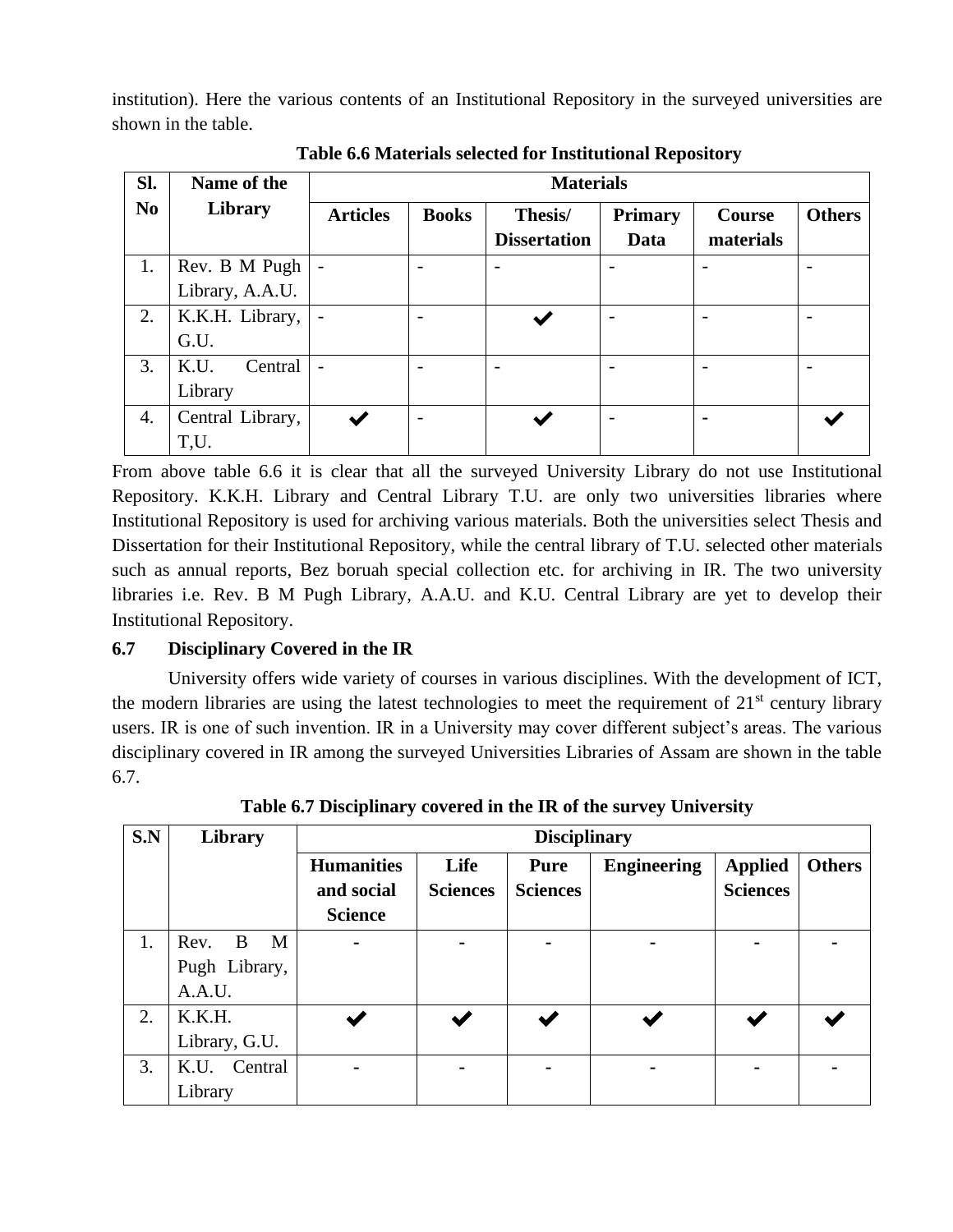| . . |                                      |  |  |  |
|-----|--------------------------------------|--|--|--|
|     | $\cdot$<br><b>LIVIUI</b><br><u>.</u> |  |  |  |

From the Table 6.7 it is clear that only two universities are using the IR for archiving and dissemination of scholarly information. K.K.H. Library, G.U. and Central Library, T.U. are only two university libraries where the use of IR is there. Both the libraries cover the disciplinary such as humanities and social science, pure sciences, engineering, applied sciences and others branches of study. So far Rev. B M Pugh Library has not developed their repository and K.U. Central Library is in the developing stage.

#### **6.8 Role of Librarian in IR of surveyed University Libraries**

The SHERPA document essentially identifies two roles in repository management: The Repository Manager: Who manages the repository policies, the advocacy and communication programmes, the internal and external liaisons and the Repository Administrator: Who manages the technical implementation, customization of the repository software and develops value-added technical services for users. Institutional Repository is the recent responsibility of the libraries to act as a beginner of an open platform to the scholarly world. Here the table 6.8 displays the role of the librarian in the surveyed University libraries.

| Sl. No | <b>Name of the Library</b>    | Role of the librarian |                |                 |                   |  |
|--------|-------------------------------|-----------------------|----------------|-----------------|-------------------|--|
|        |                               | <b>System Manager</b> | <b>Manager</b> | <b>Reviewer</b> | <b>Customizer</b> |  |
|        | Rev. B M Pugh Library, A.A.U. |                       |                |                 |                   |  |
| 2.     | K.K.H. Library, G.U.          |                       |                |                 |                   |  |
| 3.     | K.U. Central Library          |                       |                |                 |                   |  |
|        | Central Library, T,U.         |                       |                |                 |                   |  |

**Table 6.8 Role of Librarian in IR of Surveyed University**

From the table 6.8 it is seen that the role of the librarian in IR of the surveyed universities libraries is minimum. The role of librarian in K.K.H. Library and Central Library, T.U. is customizer and reviewer respectively, while the other two libraries are yet to develop their IR in their respective institution. Rev. B M Pugh Library, A.A.U. should take some remedial steps for the development of Institutional Repository.

#### **6.9 Motivation for establishing Institutional Repository**

Motivation is an essential element for the success of any institution. There are certain factors which motivate any institution for establishment of Institutional Repository. The table 4.12 shows some of the motivational factors which has helps the universities libraries in the establishment of IR in the surveyed universities.

| <b>S.N.</b> | Name of the   | <b>Motivation for establishing IR</b> |                          |                          |                            |  |  |
|-------------|---------------|---------------------------------------|--------------------------|--------------------------|----------------------------|--|--|
|             | Library       | To enhance the                        | <b>Provide</b>           | <b>Preserve</b>          | <b>Evaluate researcher</b> |  |  |
|             |               | visibility of                         | free access              | research output          | and department             |  |  |
|             |               | research output                       |                          |                          |                            |  |  |
|             | Rev. B M Pugh | $\overline{\phantom{a}}$              | $\overline{\phantom{a}}$ | $\overline{\phantom{a}}$ |                            |  |  |

**Table 6.9 Motivation for establishing IR**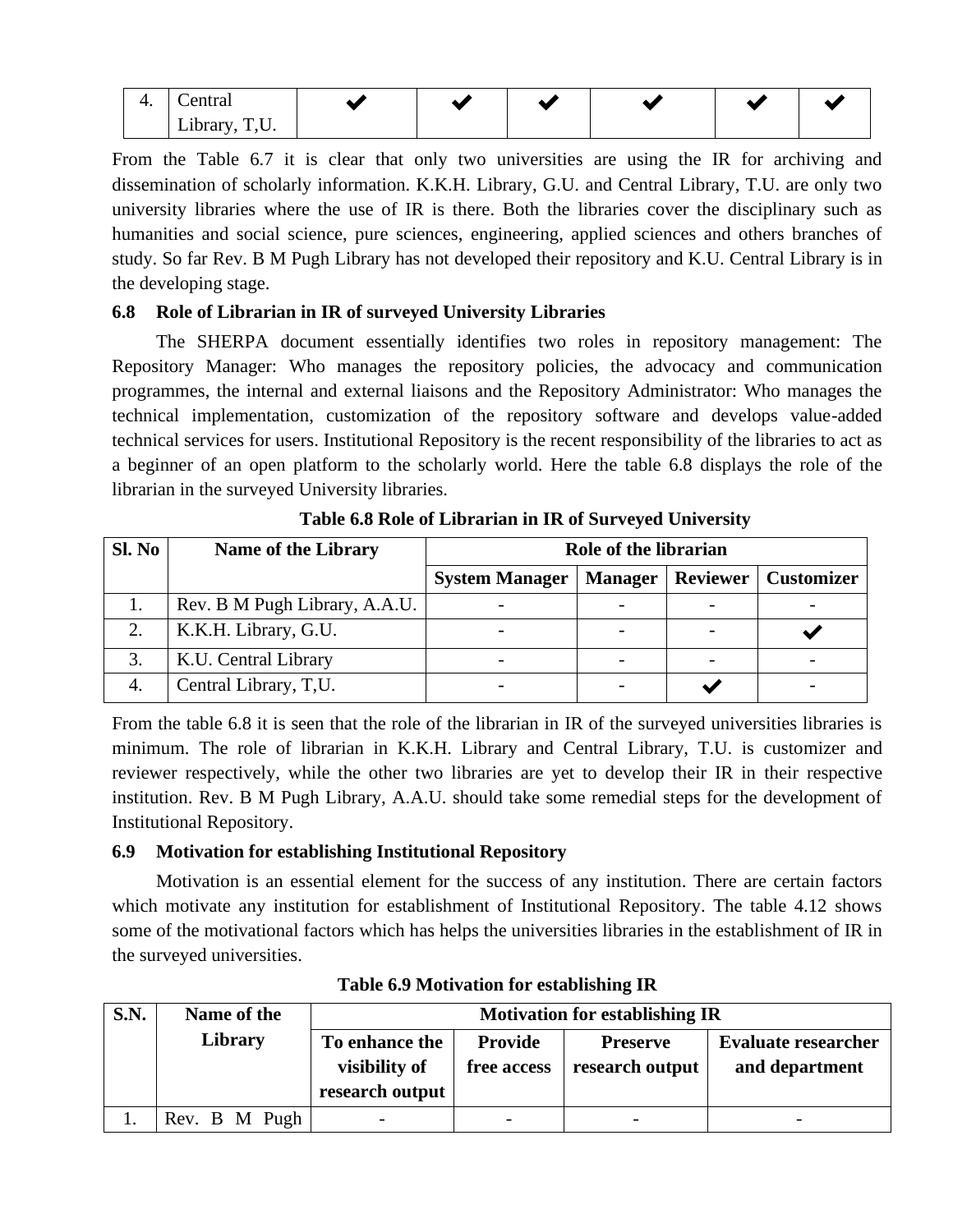|    | Library, A.A.U. |                      |  |                          |  |
|----|-----------------|----------------------|--|--------------------------|--|
|    |                 | 2.   K.K.H. Library, |  |                          |  |
|    | G.U.            |                      |  |                          |  |
| 3. | K.U.            | Central              |  | $\overline{\phantom{0}}$ |  |
|    | Library         |                      |  |                          |  |
| 4. |                 | Central Library,     |  |                          |  |
|    | T,U.            |                      |  |                          |  |

The table 6.9 clearly displays the motivational factor of the surveyed university for establishment of Institutional Repository. K.K.H. Library and Central Library, T.U. are only two universities for establishing IR in their respective libraries. The motivation for establishing IR in K.K.H. Library is to enhance the visibility of research output in the university. On the other hand Central Library, T.U. derives motivation for providing free access to research output, to preserve research output and to help evaluate researcher and department besides enhancing the visibility of research output. The other two university libraries Rev. B M Pugh Library and K.U. Central Library are still on its way to find their motivational factors. The analysis shows the number of motivational factors of Central Library. T.U. is higher in comparison with K.K.H. Library, G.U.

#### **6.10 Challenges faced in implementing IR**

There are several basic challenges/ issues related with the implementation of Institutional Repository. Some issues specific to national archives and some general issues relevant to libraries and archives. Some well-known challenges such as difficulties in generating content, lack of incentives, right management issues, lack of awareness etc. The table 6.10 shows the various challenges faced in implementing IR in the surveyed universities.

| Sl.            | Name of the           | <b>Challenges in implementing IR</b> |                |                         |           |  |
|----------------|-----------------------|--------------------------------------|----------------|-------------------------|-----------|--|
| N <sub>0</sub> | Library               | Difficulties in                      | <b>Lack of</b> | <b>Right management</b> | Lack of   |  |
|                |                       | generating content                   | incentives     | issues                  | awareness |  |
| 1.             | Rev. B M Pugh         |                                      |                |                         |           |  |
|                | Library, A.A.U.       |                                      |                |                         |           |  |
| 2.             | K.K.H.<br>Library,    |                                      |                |                         |           |  |
|                | G.U.                  |                                      |                |                         |           |  |
| 3.             | K.U. Central Library  |                                      |                |                         |           |  |
| 4.             | Central Library, T,U. |                                      |                |                         |           |  |

**Table 6.10 Challenges in implementing IR**

From the above table 6.10 it is clearly display that only two universities libraries namely K.K.H. Library and Central Library, T.U. has maintain their repository. Both the universities has faced the same challenges of lack of awareness among the user community of the university. While the other two universities libraries i.e. Rev. B M Pugh Library and K.U. Central Library are yet to face those challenges in the coming days.

#### **6.11 Training and awareness among the library users**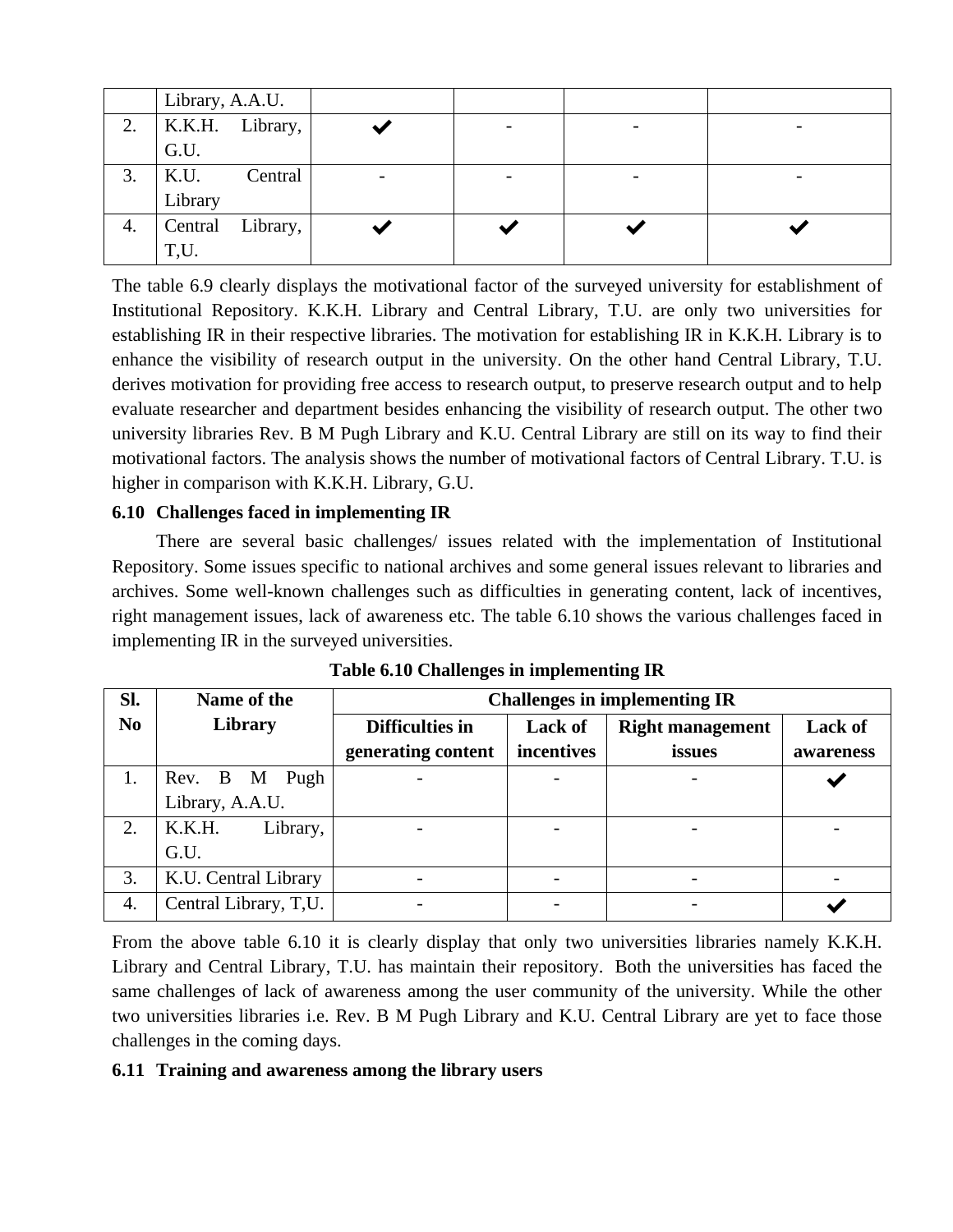Training improves employee performance in an organization. The employee who receives the necessary training is more able to perform in their job smoothly. A training program allows in strengthening those skills that each employee needs to improve in the libraries. A development program brings all employees to a higher level so they all have similar skills and knowledge. Similarly trained manpower can generate awareness among the user community about the use of Institutional Repository. The table 6.11.1 shows the training provided to staff and students to use IR in the surveyed libraries.

| Sl. No | <b>Name of the Library</b>    | Training provided to staff and students by library |                |
|--------|-------------------------------|----------------------------------------------------|----------------|
|        |                               | Yes                                                | N <sub>0</sub> |
| 1.     | Rev. B M Pugh Library, A.A.U. |                                                    |                |
| 2.     | K.K.H. Library, G.U.          |                                                    |                |
| 3.     | K.U. Central Library          |                                                    |                |
|        | Central Library, T,U.         |                                                    |                |

**Table 6.11.1 Training provided to staff and students by surveyed universities library**

From the above table 6.11.1 it is seen that K.K.H. Library, G.U. and central Library, T.U. provide the training to staff and students with regards to how to use the IR in their respective Institution. Training is being provided by the library so that the users are aware and can use the IR whenever necessary. While Rev. B M Pugh Library and K.U. Central Library are lacking far behind in the use of IR in their libraries.

#### **6.11.2 Periodic training to staff employed in IR**

The table 6.11.2 shows the Periodic training to staff employed in IR of the surveyed university libraries.

| Sl. No | <b>Name of the Library</b>    | Periodic training to staff employed in IR |                |  |
|--------|-------------------------------|-------------------------------------------|----------------|--|
|        |                               | Yes                                       | N <sub>0</sub> |  |
|        | Rev. B M Pugh Library, A.A.U. |                                           |                |  |
| 2.     | K.K.H. Library, G.U.          |                                           |                |  |
| 3.     | K.U. Central Library          |                                           |                |  |
|        | Central Library, T,U.         |                                           |                |  |

**Table 6.11.2: Periodic training to staff employed in IR**

From the table 6.11.2 it is seen that K.K.H. Library, G.U. and central Library, T.U. provide periodic training to persons employed in IR of their respective libraries. This training helps them to keep up to date with the latest development in the field of Library and Information Science, while Rev. B. M. Pugh Library and K.U. Central Library are yet to develop their IR.

#### **6.11.3 Awareness generation programmes by the surveyed university library**

The table 6.11.3 displays the Awareness generation programmes undertaken by the surveyed university library.

#### **Table 6.11.3: Awareness generation programmes by the surveyed university library**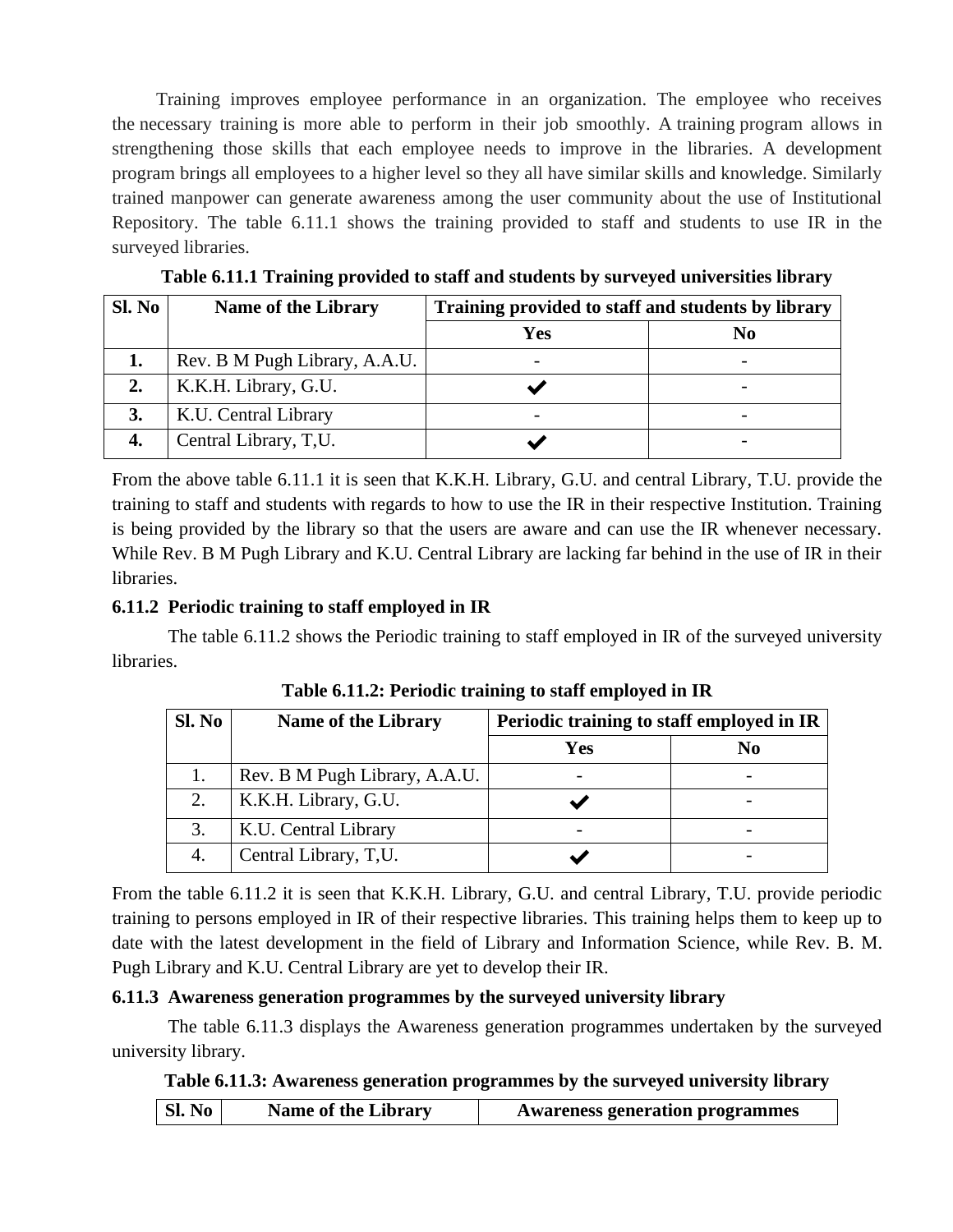|                               | Seminar   Workshop   Lectures   Training |  |
|-------------------------------|------------------------------------------|--|
| Rev. B M Pugh Library, A.A.U. |                                          |  |
| K.K.H. Library, G.U.          |                                          |  |
| K.U. Central Library          |                                          |  |
| Central Library, T,U.         |                                          |  |

The table 6.11.3 clearly shows that K.K.H. Library, G.U. and Central Library, T,U. are only two surveyed University Libraries where user generation programmes are being organize. K.K.H. Library, G.U. organizes user generation programmes like workshops and training programmes. On the other hand Central Library, T,U. only organize training programme for the awareness about the use and implementation of IR in their respective libraries. Both Rev. B M Pugh Library, A.A.U. and K.U. Central Library are far away for developing their IR in their respective libraries.

#### **6.12 Access to Institutional Repository**

Institutional repositories provide access to research to users outside the institutional community are one of the recommended ways to achieve the [open access](https://en.wikipedia.org/wiki/Open_access) vision described in the [Budapest Open](https://en.wikipedia.org/wiki/Budapest_Open_Access_Initiative)  [Access Initiative](https://en.wikipedia.org/wiki/Budapest_Open_Access_Initiative) definition of open access. This is sometimes referred to as the [self-archiving](https://en.wikipedia.org/wiki/Self-archiving) or "green" route to open access.

#### **6.12.1: Categories of users having accessibility to IR of the surveyed University Libraries**

There are different categories of library user in the university. The user may comprise of students, research scholars, faculties, staff and other categories of people. The table 6.12.1 shows the different categories of users who can access the IR in the surveyed universities libraries.

| Sl. No | <b>Name of the Library</b>    | Categories of users having accessibility to IR |                          |                |               |  |
|--------|-------------------------------|------------------------------------------------|--------------------------|----------------|---------------|--|
|        |                               | <b>Students</b>                                | <b>Research Scholars</b> | <b>Faculty</b> | <b>Others</b> |  |
| ı.     | Rev. B M Pugh Library, A.A.U. |                                                |                          |                |               |  |
| 2.     | K.K.H. Library, G.U.          |                                                |                          |                |               |  |
|        | K.U. Central Library          |                                                |                          |                |               |  |
| 4.     | Central Library, T,U.         |                                                |                          |                |               |  |

**Table 6.12.1: Categories of users having accessibility to IR of the surveyed University Libraries**

From the table 6.12.1 it is seen that the K.K.H. Library, G.U. and Central Library, T.U. can access those IR in the libraries. In both the universities libraries all category of users can access the IR. All categories of library users comprise of students, research scholars, faculties, and other like office staff, children etc. While Rev. B M Pugh Library and K.U. Central Library are lacking far behind in the use of Institutional Repository.

#### **6.12.2 Log-in ID for accessing of repositories**

For accessing the IR in their respective institution, a log-in ID is necessary. The table 6.12.2 shows that whether log-in ID are provided by the library for accessing of repositories**.**

**Table 6.12.2: Log-in ID for accessing of repositories**

| Sl. No | <b>Name of the Library</b> | Log-in ID for accessing of repositories |    |  |
|--------|----------------------------|-----------------------------------------|----|--|
|        |                            | Y es                                    | No |  |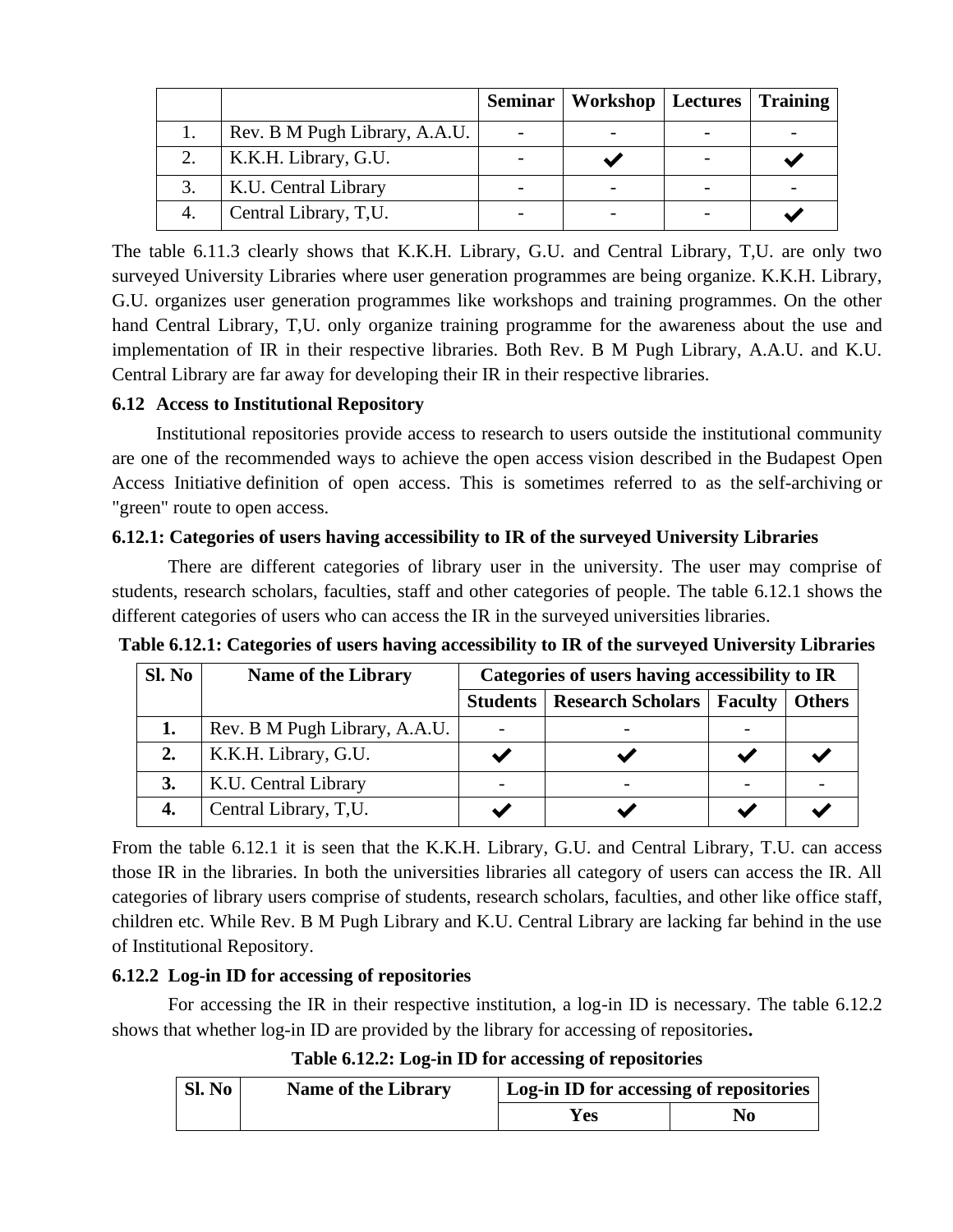|    | Rev. B M Pugh Library, A.A.U. |  |
|----|-------------------------------|--|
|    | K.K.H. Library, G.U.          |  |
|    | K.U. Central Library          |  |
| 4. | Central Library, T,U.         |  |

The table 6.12.2 shows that only two university libraries K.K.H. Library and Central Library, T.U. are able to give log-in ID for accessing of repositories by the library users. While the other two universities libraries are still phase behind in use Institutional Repositories in their respective institutional library.

## **6.12.3 Type of accessibility**

The table 6.12.3 shows the type of accessibility provided by the surveyed university Library**.**

**Table 6.12.3: Type of accessibility provided by the surveyed university Library**

| Sl. No | <b>Name of the Library</b>    | <b>Type of accessibility</b>                  |
|--------|-------------------------------|-----------------------------------------------|
|        |                               | Remote Accessible   Local host/ within campus |
|        | Rev. B M Pugh Library, A.A.U. |                                               |
|        | K.K.H. Library, G.U.          |                                               |
| 3.     | K.U. Central Library          |                                               |
|        | Central Library, T,U.         |                                               |

From the above table 6.12.3, it is seen that K.K.H. Library and Central Library, T.U. are providing different type of accessibility to the users. K.K.H. Library provide only remote accessible and on the other hand Central Library, T.U. provide both accessibility i.e. remote accessible and local host/ within campus. This facility helps the user is accessing of information by sitting in any corner of the world, while, the other two University libraries are yet to develop their IR.

#### **6.13: Devices, content management software and analytics used in IR**

Capturing and storing of data are essential functions in Institutional Repository. Institutional Repository uses several devices for capturing the data which has been selected for digitizing. The capture devices are in the form of scanner, camera and others. It also uses several storage device for storing the capture images.

To manage the content in Institutional Repository, there is an application of content management software. Drupal and Joomla are the example of content management software. It also uses several analytics for analyzing that content in the Institutional Repository.

## **6.13.1: Types of capture devices**

The Table 6.13.1 shows the various capture device used by the surveyed university libraries**.**

| Sl. No | <b>Name of the Library</b>    | <b>Types of capture devices</b> |               |               |
|--------|-------------------------------|---------------------------------|---------------|---------------|
|        |                               | <b>Scanner</b>                  | <b>Camera</b> | <b>Others</b> |
|        | Rev. B M Pugh Library, A.A.U. | $\overline{\phantom{0}}$        |               |               |
|        | K.K.H. Library, G.U.          |                                 |               |               |
|        | K.U. Central Library          |                                 |               |               |

**Table 6.13.1: Types of capture devices**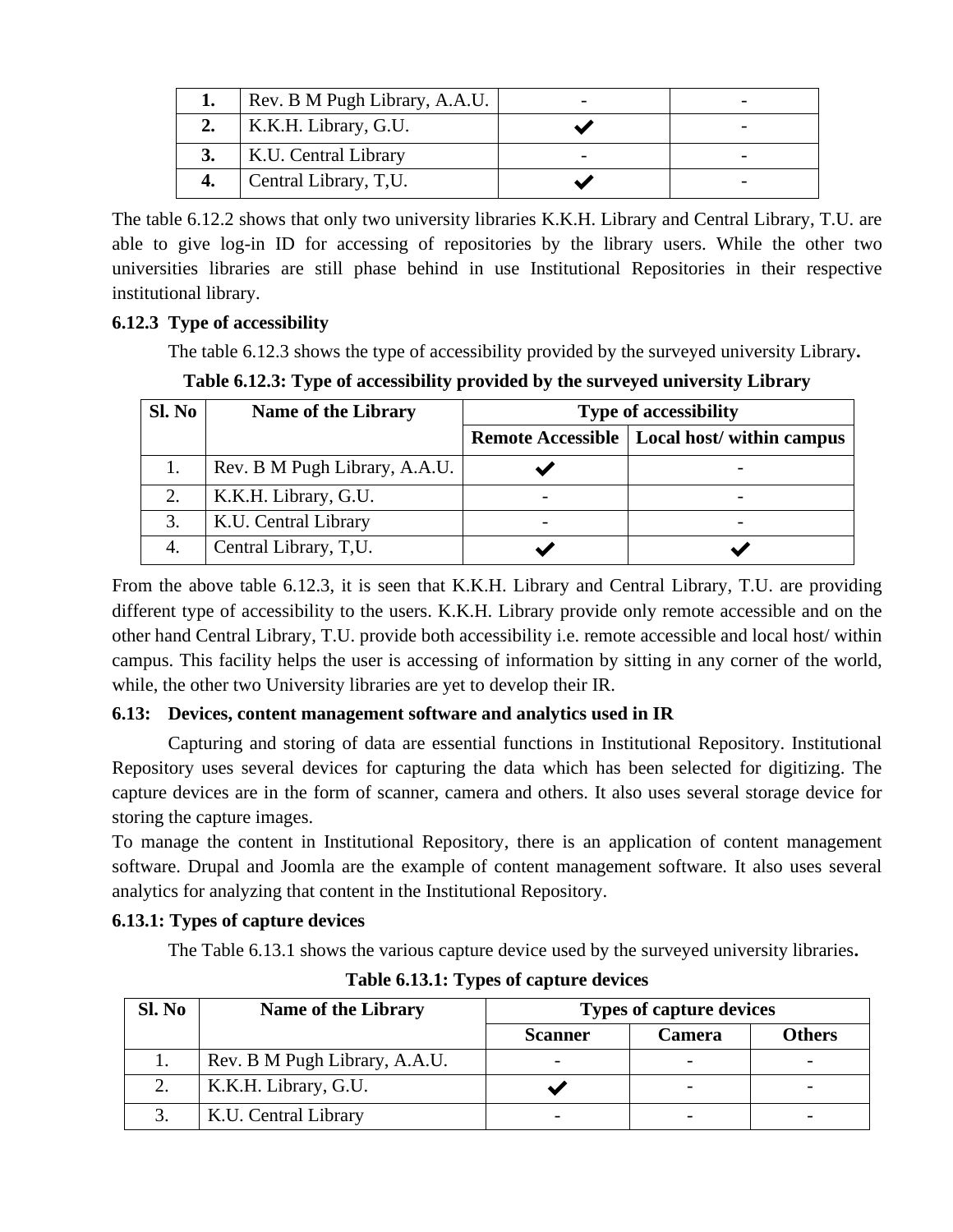|  | TTT<br>المستحدث والمناد<br>$-$<br>$\overline{\phantom{a}}$ |  |  |  |
|--|------------------------------------------------------------|--|--|--|
|--|------------------------------------------------------------|--|--|--|

The table 6.13.1 clearly shows that both K.K.H. Library, G.U. and Central Library, T.U. uses scanner for capturing the materials selected for digitation, while the other two university libraries are yet to develop their IR.

#### **6.13.2 Types of storage devices**

After capturing the data, data are needed to be stored. The table 6.13.2 shows the various storage device used by the surveyed universities libraries.

| Sl.            | <b>Name of the Library</b>       |                              | <b>Types of storage devices</b> |                                     |               |
|----------------|----------------------------------|------------------------------|---------------------------------|-------------------------------------|---------------|
| N <sub>0</sub> |                                  | <b>CD-ROM</b><br><b>Disk</b> | <b>Cloud</b><br>storage         | <b>External Hard</b><br><b>Disk</b> | <b>Others</b> |
| 1.             | Rev. B M Pugh Library,<br>A.A.U. | $\overline{\phantom{a}}$     |                                 |                                     |               |
| 2.             | K.K.H. Library, G.U.             |                              |                                 |                                     |               |
| 3.             | K.U. Central Library             |                              |                                 |                                     |               |
| 4.             | Central Library, T,U.            |                              |                                 |                                     |               |

**Table 6.13.2: Types of storage devices**

From the above table 6.13.2 it is clearly seen that K.K.H. Library, G.U. and Central Library, T.U. uses several storage device for storing. K.K.H. Library use cloud storage while Central Library T.U. uses both CD-ROM Disk and External Hard Disk for storing data. The other two university libraries are still in the developing stage.

#### **6.13.3 Content management software**

The table 6.13.3 shows the various Content management software by the surveyed university libraries.

**Table 6.13.3: Content management software used by the surveyed universities libraries**

| Sl. No | <b>Name of the Library</b>    | <b>Content Management Software</b> |        |               |  |
|--------|-------------------------------|------------------------------------|--------|---------------|--|
|        |                               | <b>Drupal</b>                      | Joomla | <b>Others</b> |  |
| 1.     | Rev. B M Pugh Library, A.A.U. |                                    |        |               |  |
| 2.     | K.K.H. Library, G.U.          |                                    |        |               |  |
| 3.     | K.U. Central Library          |                                    |        |               |  |
| 4.     | Central Library, T,U.         |                                    |        |               |  |

From the above table 6.13.3 it is seen that only the central library of T.U. uses Joomla as the content management software, while the K.K.H. Library does not use nay content management software. The other two university libraries do not have IR of its own.

#### **6.13.4 Types of analytics used in IR**

The Table 6.13.4 shows different types of analytics used in IR by the surveyed university libraries.

#### **Table 6.13.4: Types of analytics used in IR by the surveyed university libraries**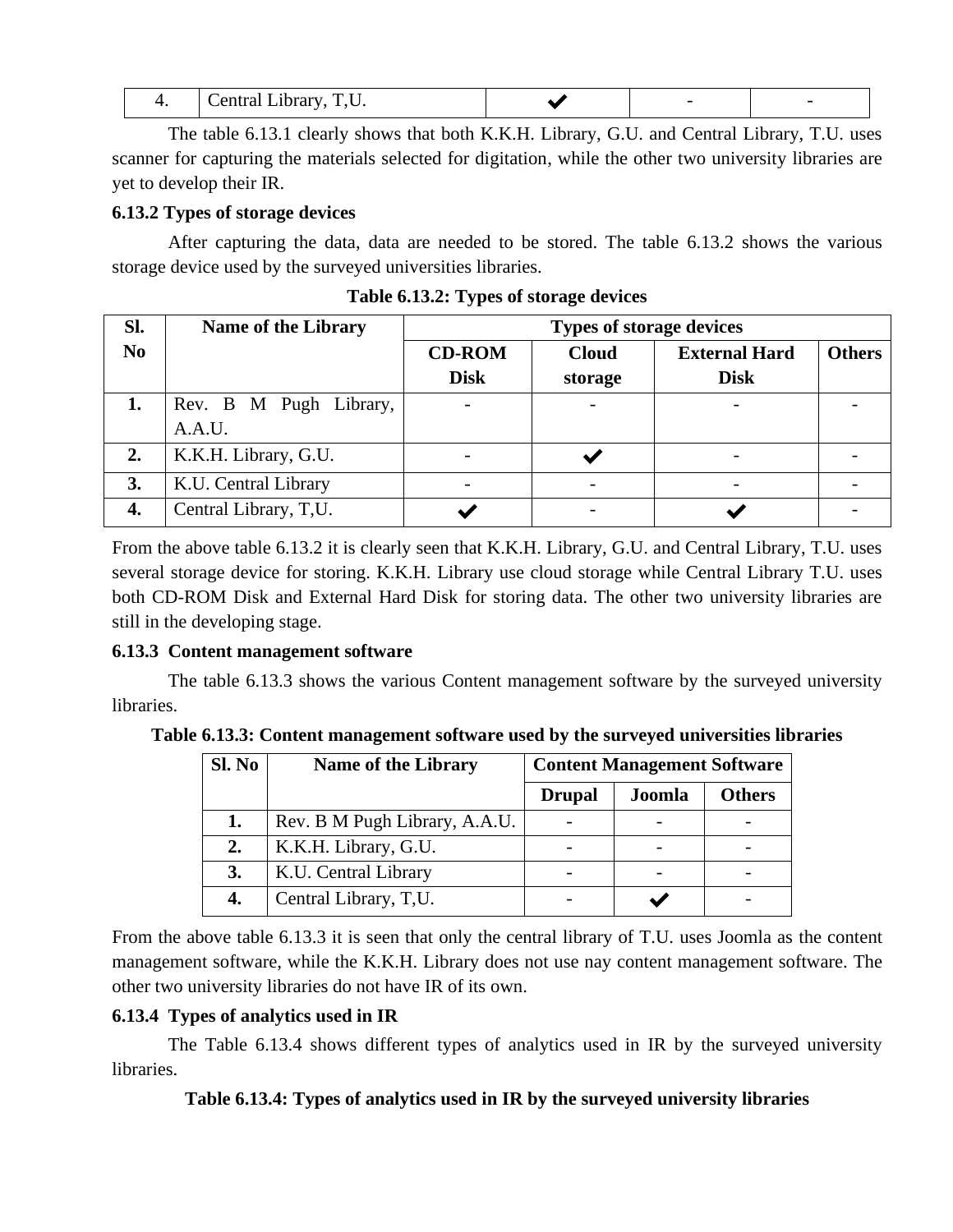| Sl. No | <b>Name of the Library</b>    | Types of analytics used in IR        |  |  |  |  |
|--------|-------------------------------|--------------------------------------|--|--|--|--|
|        |                               | Google analytics   PIWIK   Any Other |  |  |  |  |
|        | Rev. B M Pugh Library, A.A.U. |                                      |  |  |  |  |
| 2.     | K.K.H. Library, G.U.          |                                      |  |  |  |  |
|        | K.U. Central Library          |                                      |  |  |  |  |
|        | Central Library, T,U.         |                                      |  |  |  |  |

The table 6.13.4 shows that only the Central Library, T.U. uses Google analytics in analysis of content of IR in the library. K.K.H. Library does not use any analytics. The other two are lacking far behind in the regard of implementation of IR.

#### **6.14 Manpower employed in the IR**

Manpower Planning which is also called as Human Resource Planning consists of putting right number of people, right kind of people at the right place, right time, doing the right things for which they are suited for the achievement of goals of the organization. Manpower planning is also essential in Library for performing various functions.

#### **6.14.1 Professional staff engaged in content management activity**

The table 6.14.1 shows the Professional staff which are engaged in content management activity among the surveyed university libraries.

| Sl. No | <b>Name of the Library</b>    | Professional engaged in content management<br>activity |                          |
|--------|-------------------------------|--------------------------------------------------------|--------------------------|
|        |                               | <b>Yes</b>                                             | N <sub>0</sub>           |
|        | Rev. B M Pugh Library, A.A.U. |                                                        | $\overline{\phantom{a}}$ |
| 2.     | K.K.H. Library, G.U.          |                                                        |                          |
| 3.     | K.U. Central Library          |                                                        |                          |
|        | Central Library, T,U.         |                                                        |                          |

**Table 6.14.1 Professional engaged in content management activity**

From the above table 6.14.1 clearly shows that both K.K.H. Library and Central Library, T.U. has train manpower engaged in the content management activity, whereas, the other two libraries namely Rev. B M Pugh Library, A.A.U. and K.U. Central Library, do not have trained manpower in their respective libraries to handle such activity.

## **6.14.2 Number of trained manpower employed in IR of surveyed university libraries**

The Table 6.14.2 shows the number of trained manpower employed in IR of surveyed university libraries.

## **Table 6.14.2: Number of Trained manpower employed in IR of surveyed university libraries**

| Sl. No | <b>Name of the Library</b>    | <b>Trained Manpower Employed in IR</b> |  |  |                                     |
|--------|-------------------------------|----------------------------------------|--|--|-------------------------------------|
|        |                               |                                        |  |  | One   Two   Three   More than three |
|        | Rev. B M Pugh Library, A.A.U. |                                        |  |  | -                                   |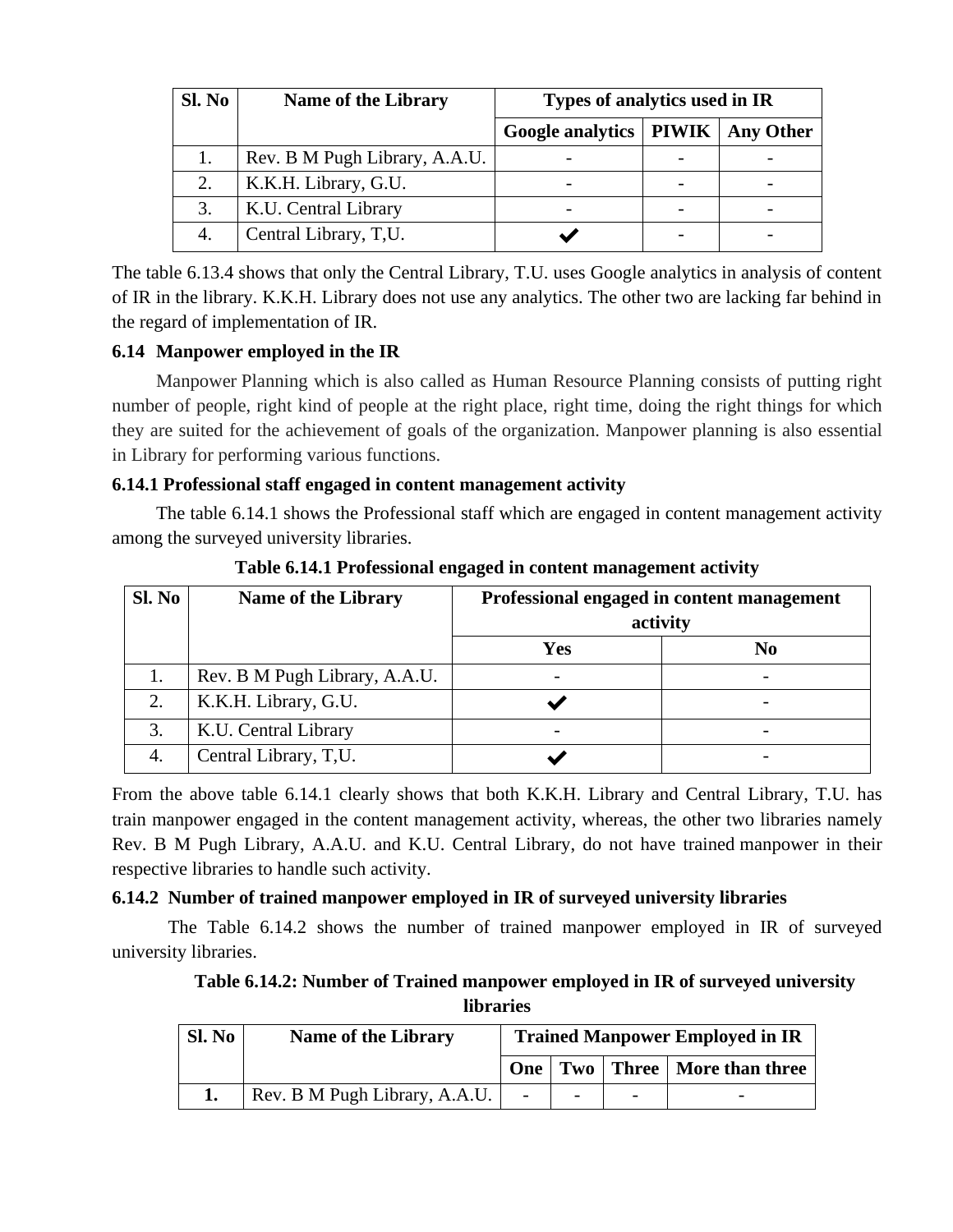| K.K.H. Library, G.U.  |  |  |
|-----------------------|--|--|
| K.U. Central Library  |  |  |
| Central Library, T,U. |  |  |

From the table 6.14.2 it is seen that the Central Library, T.U has highest number of trained manpower employed in IR. While K.K.H. Library has only three man powers employed in IR. Both the other two universities libraries are still to develop their IR.

### **6.15 Access to Institutional Repository by different category of users**

**Table 6.15.1: Categories of users to access IR**

| S.No. | <b>Name of the Library</b>    | <b>Category of Users</b> |                          |         |               |  |
|-------|-------------------------------|--------------------------|--------------------------|---------|---------------|--|
|       |                               | <b>Students</b>          | <b>Research Scholars</b> | Faculty | <b>Others</b> |  |
|       | Rev. B M Pugh Library, A.A.U. | $\overline{\phantom{0}}$ |                          |         |               |  |
|       | K.K.H. Library, G.U.          |                          |                          |         |               |  |
|       | K.U. Central Library          |                          |                          |         |               |  |
|       | Central Library, T,U.         |                          |                          |         |               |  |

In table 6.15.1, it is seen that the K.K.H. Library, G.U. and Central Library, T.U. can access those IR in the libraries. In both the universities libraries all category of users can access the IR. All categories of library users comprise of students, Resaerch Scholars, faculties and others, while Rev. B M Pugh Library and K.U. Library are lacking far behind in the use of Institutional Repository.

## **6.15.2 Types of Accessibility**

**Table 6.15.2: Types of Accessibility provided by the surveyed University libraries**

| <b>Sl. No.</b> | Name of the Library           |                          | <b>Types of Accessibility</b> |
|----------------|-------------------------------|--------------------------|-------------------------------|
|                |                               | <b>Remote Accessible</b> | Local host/within             |
|                |                               |                          | <b>Campus</b>                 |
| 1.             | Rev. B M Pugh Library, A.A.U. |                          |                               |
| 2.             | K.K.H. Library, G.U.          |                          |                               |
| 3.             | K.U. Central Library          |                          |                               |
| 4.             | Central Library, T,U.         |                          |                               |

In the above table 6.15.2, it is noticed that K.K.H. Library and Central Library, T.U. are providing different types of accessibility to the users. K.K.H. Library provides only remote Access and on the other hand, the Central Library, T.U. provides both the accessibility.

## **6.16 Role of librarian in the management of IR**

**Table 6.16: Role of the Librarian**

| Sl. No. | Name of the library    | Role of the librarian |                |                 |                   |
|---------|------------------------|-----------------------|----------------|-----------------|-------------------|
|         |                        | <b>System Manager</b> | <b>Manager</b> | <b>Reviewer</b> | <b>Customizer</b> |
|         | Rev. B M Pugh Library, |                       | -              |                 |                   |
|         | A.A.U.                 |                       |                |                 |                   |
|         | K.K.H. Library, G.U.   |                       | -              |                 |                   |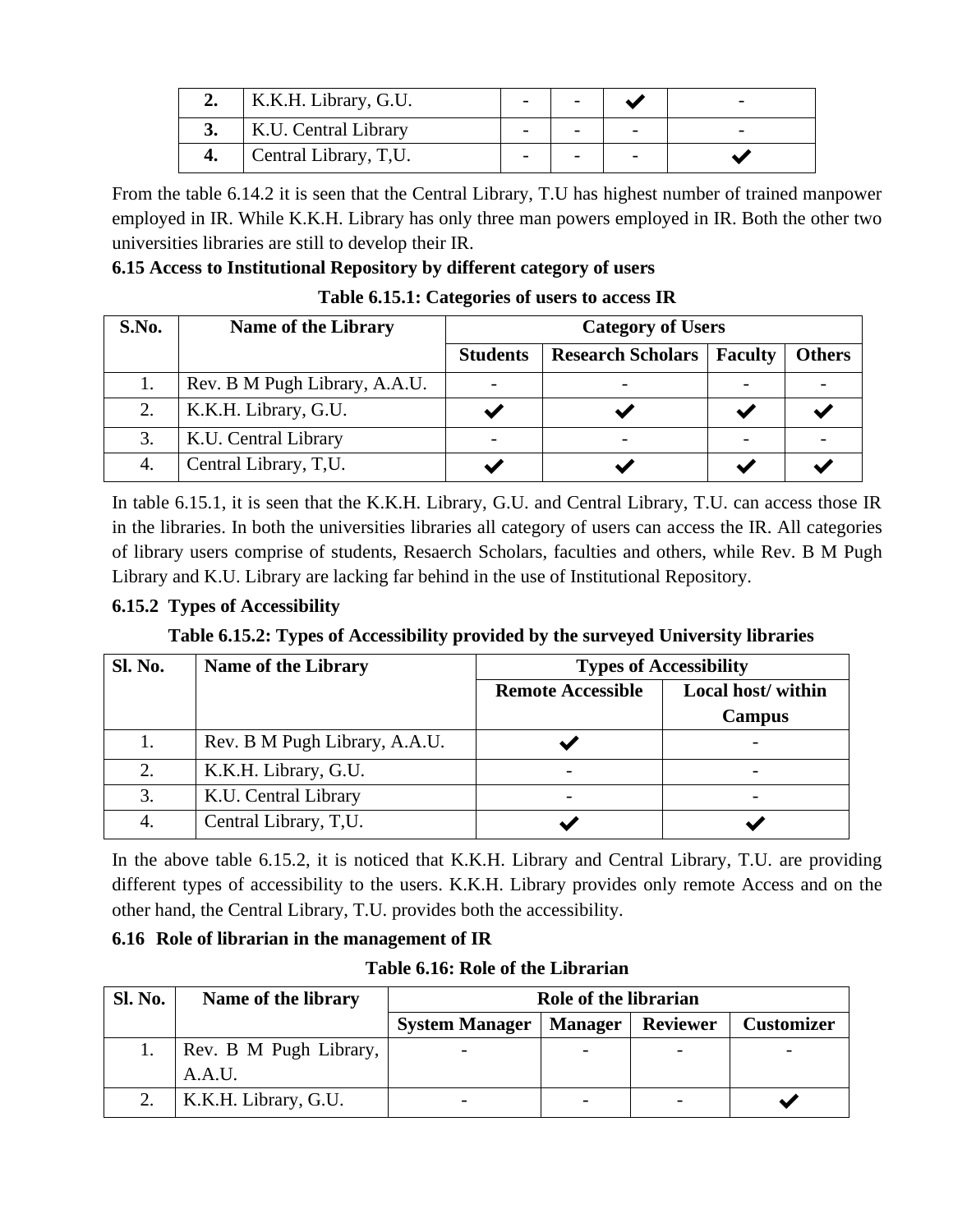|    | K.U. Central Library               |  |  |
|----|------------------------------------|--|--|
| т. | <sup>1</sup> Central Library, T,U. |  |  |

In the above table 6.16, the role of the librarian in Institutional Repositories in the surveyed university where its plays a minimum role in the management of IR. The role of librarian in K.K.H. Library and Central Library, T.U. is customizer and reviewer respectively, while the other two libraries are far away from developing their IR in their respective institution.

#### **6.17: Training and awareness among the library users**

| S. No | Name of the library   | <b>Awareness Generation Programmes</b> |          |                 |                 |  |  |
|-------|-----------------------|----------------------------------------|----------|-----------------|-----------------|--|--|
|       |                       | <b>Seminar</b>                         | Workshop | <b>Lectures</b> | <b>Training</b> |  |  |
|       | Pugh<br>Rev. B M      | $\qquad \qquad$                        |          |                 |                 |  |  |
|       | Library, A.A.U.       |                                        |          |                 |                 |  |  |
| 2.    | K.K.H. Library, G.U.  |                                        |          |                 |                 |  |  |
|       | K.U. Central Library  |                                        |          |                 |                 |  |  |
|       | Central Library, T,U. |                                        |          |                 |                 |  |  |

In the above table 6.17, it is seen that K.K.H. Library and Central Library, T.U. are two university libraries where user generation programmes are being organize. K.K.H. Library organizes user awareness generation programmes like workshops and training programmes. On the other side, Central Library, T.U. only organize training programme for the awareness about the use and implementation of IR in their respective libraries.

## **7. Major Findings**

The major findings from the study are as follows:

- The types of document in Institutional repositories vary significantly and it comprise of documents like preprints, unpublished as well as peer reviewed articles, thesis and Dissertations, teaching and learning objects, conference proceedings administrative papers, manuscripts faculty, scholarly and university publications.
- Among the surveyed University Libraries, it is found that all of them do not have Institutional Repository.
- K.K.H. Library and Central Library. T.U. are the only two universities libraries where Institutional Repository is used for archiving various materials. Both the universities select Thesis and Dissertation for their Institutional Repository. The number of documents in Central Library of T.U. is higher in comparison to the K.K.H. Library, G.U. The Central Library of T.U. selected other materials such as annual reports, Bez boruah special collection etc. for archiving in IR. The two university libraries i.e. Rev. B M Pugh Library, A.A.U. and K.U. Central Library are yet to develop their Institutional Repository.
- Institutional repositories in universities of Assam are using open source software like Greenstone Digital library software, Dspace and so on. Using Dspace, self-archiving of document is possible after usual peer review process. This saves the time of information professionals for metadata creation.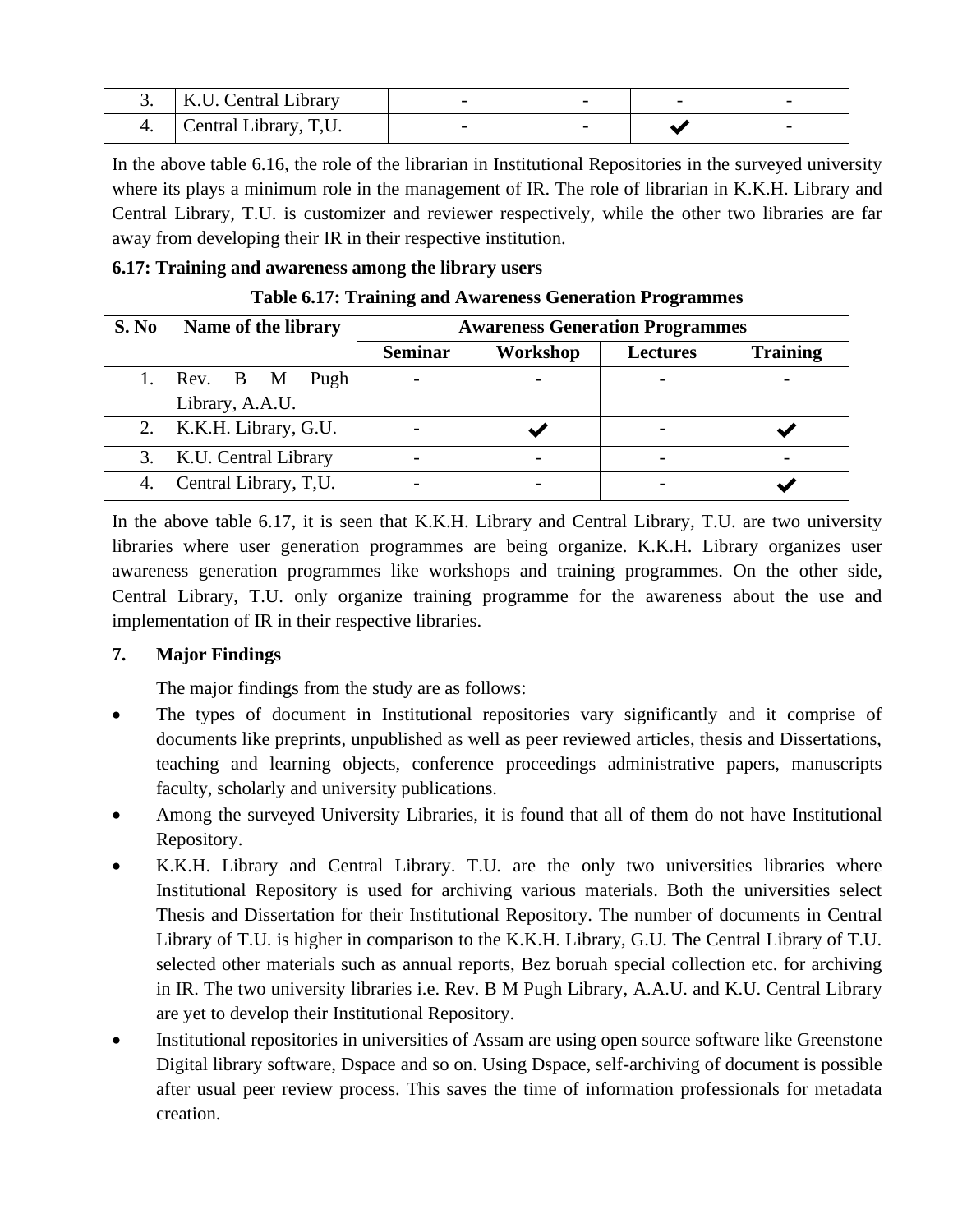- It is found from the analysis that Central Library, T.U. and K.K.H. Library are using Dspace as the Institutional Repository software. Whereas K.U. Central Library is using Dspace as Institutional Repository software for creating IR in its Library.
- Institutional repositories may be multidisciplinary or subject-oriented. Subject oriented institutional repositories are few in number, where scholars of a particular subject can contribute their documents. Among the surveyed university libraries, it is seen that K.K.H. Library, G.U. and Central Library, T.U. are only two university libraries where the use of IR is there. Both the libraries cover the disciplinary such as humanities and social science, pure sciences, engineering, applied sciences and others branches of study. Rev. B M Pugh Library is yet to develop their repository and K.U. Central Library is in the developing stage.
- The institutional repositories, if available in Internet, can be accessible throughout the world and if available in intranet, can be accessible only throughout the campus of the university. It is seen from the analysis that K.K.H. Library and Central Library, T.U. are providing different type of accessibility to the users. K.K.H. Library provide only remote accessible and on the other hand Central Library, T.U. provide both accessibility i.e. remote accessible and local host/ within campus. This facility helps the user is accessing of information by sitting in any corner of the world. While other two University libraries are yet to develop their IR.
- Institutional Repository is digital in nature. It is centralized collection of intellectual output of any organization. Understanding the importance of IR in universities by the LIS professionals, they have tried to implement IR in their respective university libraries. It is found from the analysis that Central Library, T.U. and K.K.H. Library G.U had started implementing Institutional Repository in the year 2013 and 2014 respectively. Central Library, T.U. is the first among the surveyed universities to implement Institutional Repository in their library. The IR in K.U. Central Library is in the developing stage. While Rev. B M Pugh Library is yet develop to IR in their library.
- University offers wide variety of courses in various disciplines. IR in a University may cover different subject's areas. It is seen from the analysis that K.K.H. Library, G.U. and Central Library, T.U. are only two university libraries using IR in their libraries. Both the libraries cover the disciplinary such as humanities and social science, pure sciences, engineering, applied sciences and others branches of study. So far Rev. B M Pugh Library has not developed their repository and K.U. Central Library is in the developing stage.
- The roles of the librarian in repository management are the Repository Manager: Who manages the repository policies, the advocacy and communication programmes, the internal and external liaisons and the Repository Administrator: Who manages the technical implementation, customization of the repository software and develops value-added technical services for users. it is seen from the analysis that the role of the librarian in IR of the surveyed universities libraries is minimum. The role of librarian in K.K.H. Library and Central Library, T.U. is customizer and reviewer respectively. While the other two libraries are yet to develop their IR in respective institution. Rev. B M Pugh Library, A.A.U. should take some remedial steps for the development of Institutional Repository.
- There are certain factors which motivate any institution for establishment of Institutional Repository. It is found that K.K.H. Library, G.U. and Central Library, T.U. are only two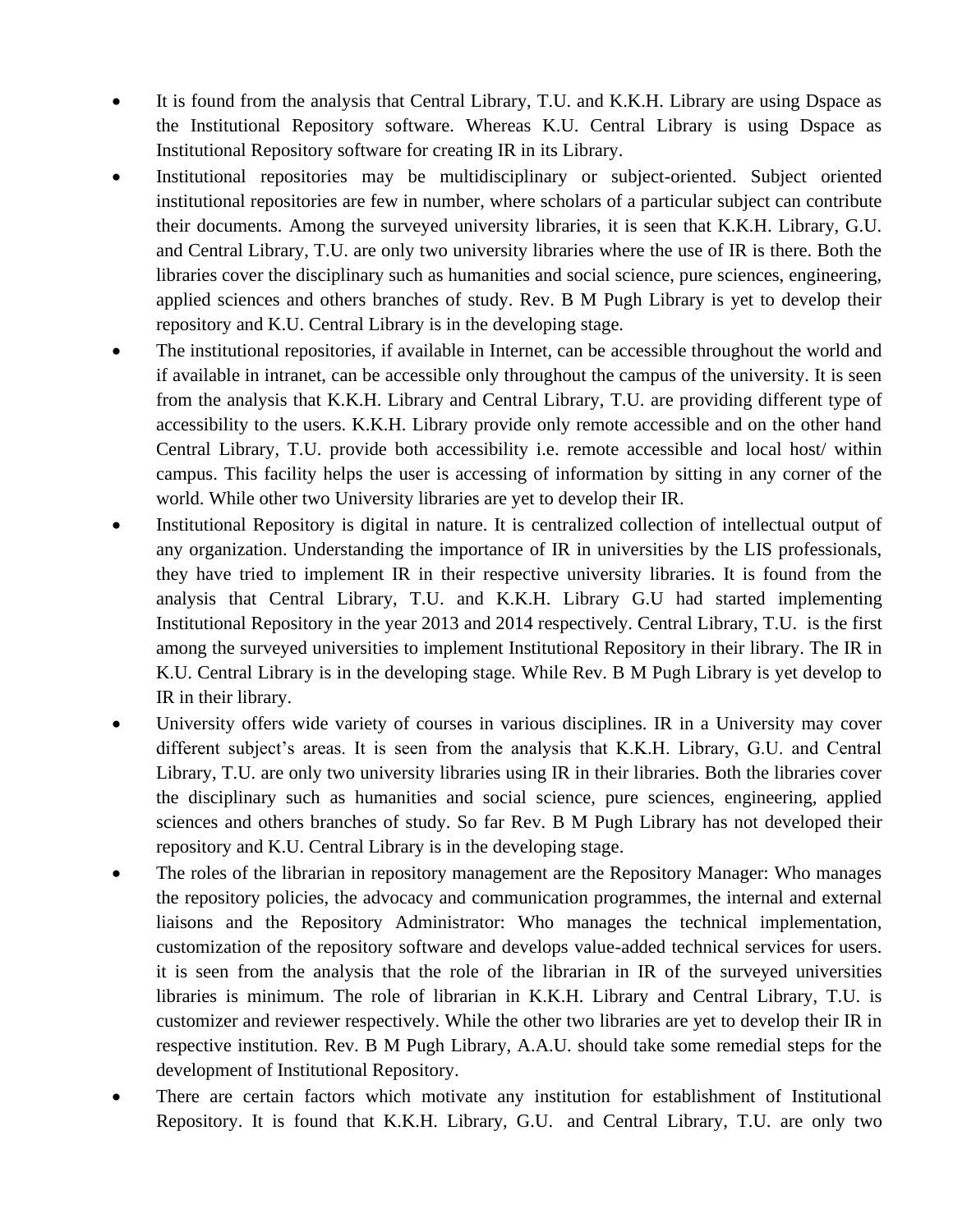universities for establishing IR in their respective libraries. The motivation for establishing IR in K.K.H. Library is to enhance the visibility of research output in the university. On the other hand Central Library, T.U. derives motivation for providing free access to research output, to preserve research output and to help evaluate researcher and department besides enhancing the visibility of research output. The other two university libraries Rev. B M Pugh Library and K.U. Central Library are still on its way to find their motivational factors. The analysis shows the number of motivational factors of Central Library. T.U. is higher in comparison with K.K.H. Library, G.U.

- There are several basic challenges/ issues related with the implementation of Institutional Repository. it is from the analyis that only two universities libraries namely K.K.H. Library and Central Library, T.U. has maintain their repository. Both the universities has faced the same challenges of lack of awareness among the user community of the university. While the other two universities libraries i.e. Rev. B M Pugh Library and K.U. Central Library has so far not met those challenges.
- Training improves employee performance in an organization. The employee who receives the necessary training is more able to perform in their job smoothly. It is seen from the analysis that K.K.H. Library, G.U. and central Library, T.U. provide the training to staff and students with regards to how to use the IR in their respective Institution. Training is being provided by the library so that the users are aware and can use the IR whenever necessary. While Rev. B M Pugh Library and K.U. Central Library are lacking far behind in the use of IR in their libraries. It is also seen that K.K.H. Library, G.U. and central Library, T.U. provide periodic training to persons employed in IR of their respective libraries.
- Among the surveyed university libraries, it is found that K.K.H. Library, G.U. and Central Library, T. U. are only two surveyed University Libraries where user generation programmes are being organized. K.K.H. Library, G.U. organizes user generation programmes like workshops and training programmes. On the other hand Central Library, T.U. only organize training programme for the awareness about the use and implementation of IR in their respective libraries. Both Rev. B M Pugh Library, A.A.U. and K.U. Central Library are far away from developing their IR in their respective libraries.
- The libraries of universities use several analytics for analyzing that content in the Institutional Repositories. It is only the Central library; T.U. uses Google analytics in analysis of content of IR in the library.

#### **8. Conclusion**

Institutional Repositories is considered as important assets in a University library. From the study conducted to understand the management of Institutional Repositories in selected university libraries of Assam, it is noticed that Tezpur University and Gauhati University are the two institutions where there is proper implementation of Institutional Repositories were found. Initiative of Open Access has been taken up by several universities of India as much of these higher educational institutions are showing interested in publishing their scholarly information in the public domain. When there is implementation of Institutional Repository in the libraries, the role of librarians and LIS professionals should be maximize so that they can play a vital role in its proper development. According to the study, there are various challenges which are associated with the implementation of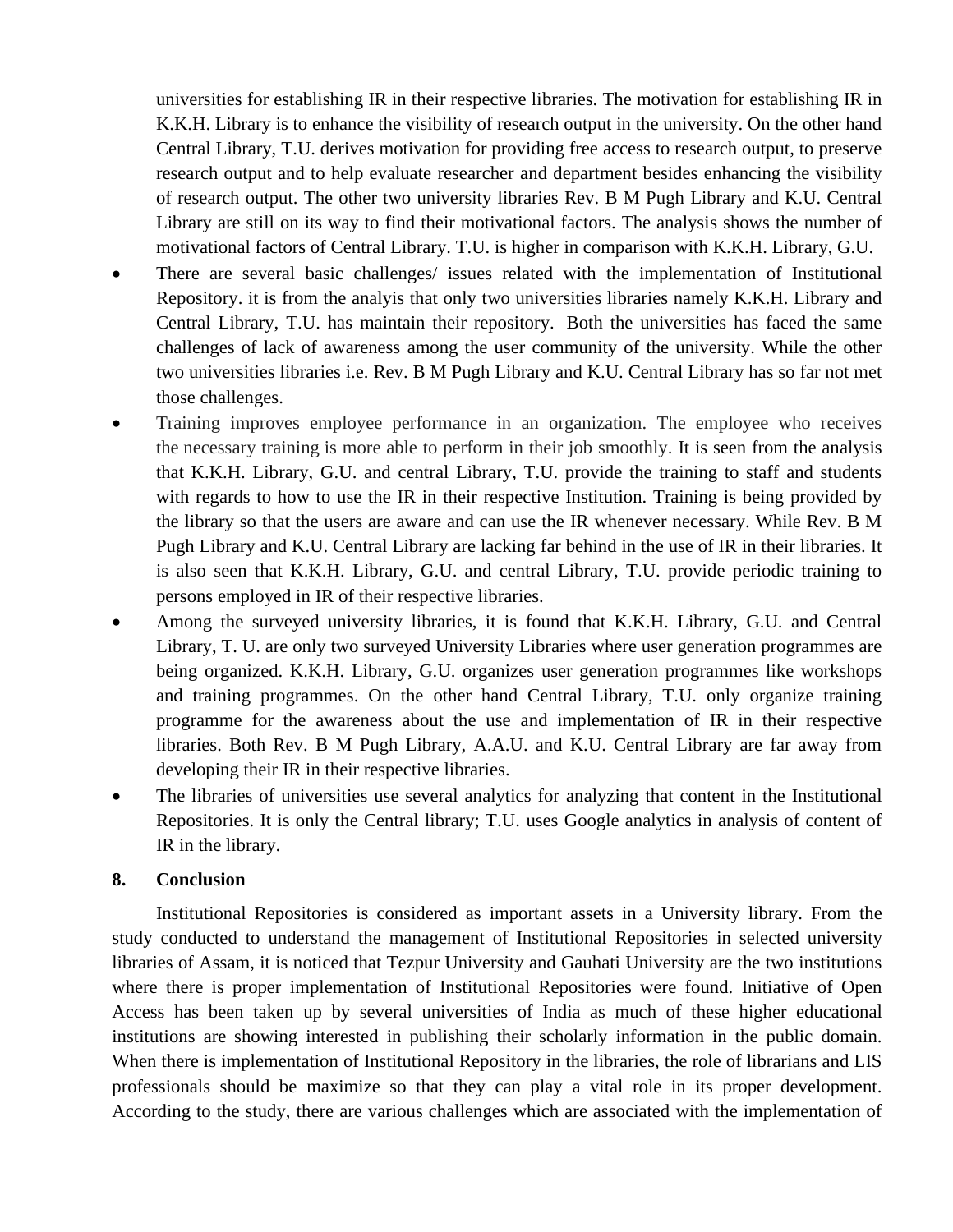Institutional Repository. The in charge should engage the professional staff for the proper handling of the various mechanisms. The study also suggests several strategies for improving growth of repositories of Assam in compatible with the global standard. As all the Indian IDRs are based on open standards and open source software so surely that there is a scope for developing a "Best Practice Guidelines" for designing institute-oriented IDR in institution of Assam. As per the study conducted by Kalbande (2019), the findings reveals that Shodhganga: A reservoir of Indian thesis has the maximum number of collections in Indian Institutional Repositories. A total of 982288 documents were available in the existing 84 Indian Institutional Repositories. Again the study has found that various institutions in India are undertaking initiative for the development of Institutional Repositories. The Shodhganga has the highest number of Electronic Thesis and Dissertations among the other ETD initiative. A sum of 305308 e-theses was available in Indian ETD platforms.

At the end, the analysis of the study gives the insight that there is need to raise awareness and consciousness among the manager of educational institute or university to understand the importance of Institutional repository in their respective institutions. It is also affirm that country like India has a long way to achieve excellence in the proper management of its digital resources and the researcher need to practice the self- achieving practice so that the society is also benefited. The government in this regard need to undertake some legitimate measures so that every educational and research and development institution adopt and implement the policies as per their need and connivance.

#### **References**

- Bjork, B.C. (2004). Open Access to Scientific publications-An Analysis of the barriers to change? *Information Research*, 9(2).
- Crow, R. (2002). *SPARC Institutional Repository Checklist & Resource Guide*. Washington, Dc: Scholarly Publishing & Academic Resources Coalition.
- Dhanavandan, S.S. (2020). Open Access Repositories in the world: An Overview. *Library Philosophy and Practice*.3805.
- Greiveld, H. (2006). Considering a Marketing and Communications Approach for an Institutional Repository. *Ariadne*, 49.
- Johnson, R. K. (2002). Institutional Repositories: Partnering with faculty to enhance scholarly communication. *D-Lib Magazine*, 8(11).
- Kalbande, D. T. (2019).Institutional Repository in Open DOAR: Status Quo India. *Library Philosophy and Practice*. 2562.
- Kamila, K. (2009). Institutional Repository Projects in India. International CALIBER,25-27 Februrary, Pondicherry University.
- Kamraninina, K. & Abdullah, A. (2010). Librarians' role as change agents for Institutional Repositories: A case study of Malaysian academic librarians. Malaysian Journal of Library & Information Science, 15(3).
- Kuri. R. & Singh, M. (2020). Indian Institutional Repositories (IRs) reflected in the Directory of Open Access Repository (DOAR): A Case Study. *Library Philosophy and Practice*.4640.